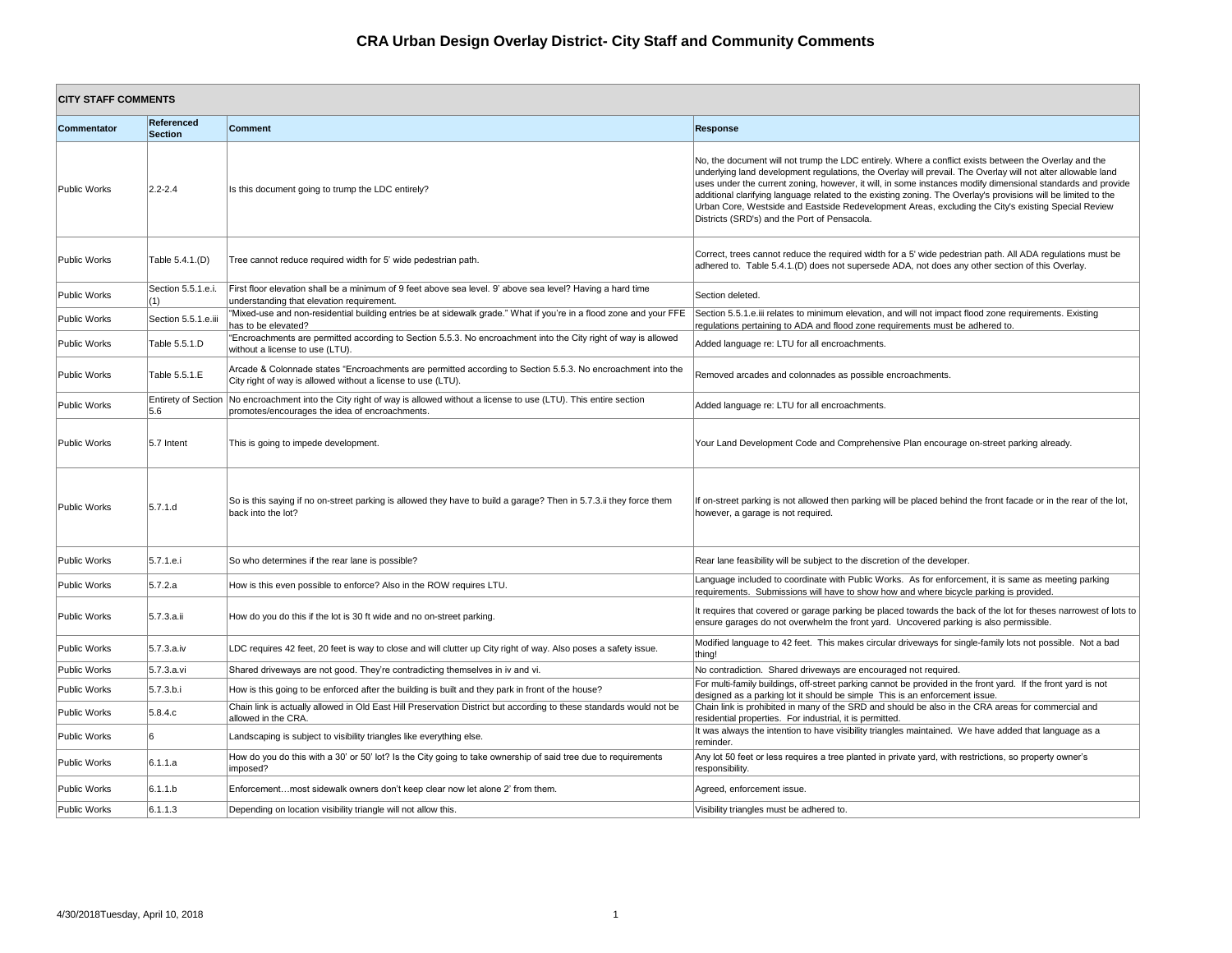| Public Works        | 6.3.2                            | <b>Facilities Department."</b> |                                                                                                                                                                                                                                                                                               |                                                 |                                                 |                  |                                                  |                                                                                                                                        |                                                                              | Replace "city engineer" with "A certified arborist and the Engineering Division of the City's Public Works and                                                                                                                  | Currently, tree plantings<br>Division of the City's Pub<br>available on staff. The O<br>right-of-way. Tree selecti<br>contained within Section |
|---------------------|----------------------------------|--------------------------------|-----------------------------------------------------------------------------------------------------------------------------------------------------------------------------------------------------------------------------------------------------------------------------------------------|-------------------------------------------------|-------------------------------------------------|------------------|--------------------------------------------------|----------------------------------------------------------------------------------------------------------------------------------------|------------------------------------------------------------------------------|---------------------------------------------------------------------------------------------------------------------------------------------------------------------------------------------------------------------------------|------------------------------------------------------------------------------------------------------------------------------------------------|
| Public Works        | 6.3.5.a and<br>6.3.5.c.          |                                | Shall include root barrier to not shift sidewalks at maturity.                                                                                                                                                                                                                                |                                                 |                                                 |                  |                                                  |                                                                                                                                        |                                                                              |                                                                                                                                                                                                                                 | Added language.                                                                                                                                |
| <b>Public Works</b> | 6.3.5.b                          |                                | Enforcement? Owner? Which brings us back to the first question.                                                                                                                                                                                                                               |                                                 |                                                 |                  |                                                  |                                                                                                                                        |                                                                              |                                                                                                                                                                                                                                 | Yes, enforcement issue.                                                                                                                        |
| <b>Public Works</b> | 6.3.5.d                          |                                | What if you only have a 30' lot?                                                                                                                                                                                                                                                              |                                                 |                                                 |                  |                                                  |                                                                                                                                        |                                                                              |                                                                                                                                                                                                                                 | This section addressed t                                                                                                                       |
| Public Works        | $6.3.6.a$ and<br>6.3.6.c.        | Department."                   | Again not without "A certified arborist and the Engineering Division of the City's Public Works and Facilities                                                                                                                                                                                |                                                 |                                                 |                  |                                                  |                                                                                                                                        |                                                                              | Resolved per revised 6.3<br>the City's Public Works a                                                                                                                                                                           |                                                                                                                                                |
| Public Works        | 6.3.6.c, 6.3.6.d,<br>and 6.3.6.e |                                | Shall include root barrier to not shift sidewalks at maturity.                                                                                                                                                                                                                                |                                                 |                                                 |                  |                                                  |                                                                                                                                        |                                                                              |                                                                                                                                                                                                                                 | Added language once at                                                                                                                         |
| Public Works        | 7.1.2                            |                                | Refers to "driveway apropos". Don't think that is the correct word you are wanting to useaprons?                                                                                                                                                                                              |                                                 |                                                 |                  |                                                  |                                                                                                                                        |                                                                              |                                                                                                                                                                                                                                 | Correction made.                                                                                                                               |
| Public Works        | 8                                |                                | Define the following: buffer yard, and greenway.                                                                                                                                                                                                                                              |                                                 |                                                 |                  |                                                  |                                                                                                                                        |                                                                              |                                                                                                                                                                                                                                 | Greenway already define<br>zoning code, in Section 1                                                                                           |
| Public Works        | 12-2-82<br>(C)<br>(1)(a)         |                                | Driveway width reduction may be detrimental to large commercial development.                                                                                                                                                                                                                  |                                                 |                                                 |                  |                                                  |                                                                                                                                        |                                                                              |                                                                                                                                                                                                                                 | Proposed reduction mind<br>reduction for minimum dr<br>feet.                                                                                   |
| Public Works        | $12 - 6 - 01$                    |                                | Gulf Power and other aerial utility providers may want a chance to review this.                                                                                                                                                                                                               |                                                 |                                                 |                  |                                                  | Coordination is required                                                                                                               |                                                                              |                                                                                                                                                                                                                                 |                                                                                                                                                |
| Public Works        | General/Admin<br>Comments        |                                | Is it the intent to have a LDC for the City and a completely separate LDC that only applies to the CRA? This<br>creates confusion for staff. I don't fully understand this Context Classification concept, but the more rules we<br>create, the harder it's going to be for staff to enforce. |                                                 |                                                 |                  |                                                  |                                                                                                                                        | We are proposing an Ov<br>(SRD) work today. This<br>Document written by Hall |                                                                                                                                                                                                                                 |                                                                                                                                                |
| Public Works        | 5.7.2.c.ii                       |                                | Does not meet clear recovery zone requirements.                                                                                                                                                                                                                                               |                                                 |                                                 |                  |                                                  | While the AASHTO Gree<br>general context, the Flori<br>entire Community Redev<br>features such as the univ<br>addressed and will be gu |                                                                              |                                                                                                                                                                                                                                 |                                                                                                                                                |
| Public Works        | 5.7.2.c.ii                       |                                | what road it is the ADT does rise and the distance gets bigger.                                                                                                                                                                                                                               |                                                 |                                                 |                  |                                                  |                                                                                                                                        |                                                                              | Again there are many constiderations on determination of the distance of a clear zone but this is just the basic<br>lengths. Most of the City lands under the very top one of 40MPH or lower and under 750 ADT but depending on |                                                                                                                                                |
|                     |                                  | <b>DESIGN</b>                  |                                                                                                                                                                                                                                                                                               |                                                 | <b>FORESLOPES</b>                               |                  |                                                  | <b>BACKSLOPES</b>                                                                                                                      |                                                                              |                                                                                                                                                                                                                                 |                                                                                                                                                |
|                     |                                  | <b>SPEED</b>                   | <b>DESIGN</b><br>ADT                                                                                                                                                                                                                                                                          | 6:1 or<br>Flatter                               | $5:1$ to<br>4:1                                 | 3:1              | 3:1                                              | $5:1$ to<br>4:1                                                                                                                        | 6:1 or<br><b>Flatter</b>                                                     |                                                                                                                                                                                                                                 |                                                                                                                                                |
|                     |                                  | 40 mph<br>or<br>less           | Under 750c<br>750-1500<br>1500-6000<br>Over 6000                                                                                                                                                                                                                                              | $7 - 10$<br>$10 - 12$<br>$12 - 14$<br>$14 - 16$ | $7 - 10$<br>$12 - 14$<br>$14 - 16$<br>$16 - 18$ | ь<br>ь<br>b<br>ъ | $7 - 10$<br>$10 - 12$<br>$12 - 14$<br>$14 - 16$  | $7 - 10$<br>$10 - 12$<br>$12 - 14$<br>$14 - 16$                                                                                        | $7 - 10$<br>$10 - 12$<br>$12 - 14$<br>14-16                                  |                                                                                                                                                                                                                                 |                                                                                                                                                |
|                     |                                  | 45-50<br>mph                   | Under 750c<br>750-1500<br>1500-6000<br>Over 6000                                                                                                                                                                                                                                              | $10 - 12$<br>$14 - 16$<br>$16 - 18$<br>20-22    | $12 - 14$<br>16-20<br>20-26<br>24-28            | b<br>b<br>b<br>b | $8 - 10$<br>$10 - 12$<br>$12 - 14$<br>14-16      | $8 - 10$<br>$12 - 14$<br>$14 - 16$<br>18-20                                                                                            | $10 - 12$<br>$14 - 16$<br>16-18<br>$20 - 22$                                 |                                                                                                                                                                                                                                 |                                                                                                                                                |
|                     |                                  | 55 mph                         | Under 750c<br>750-1500<br>1500-6000<br>Over 6000                                                                                                                                                                                                                                              | $12 - 14$<br>$16 - 18$<br>20-22<br>$22 - 24$    | $14 - 18$<br>$20 - 24$<br>24-30<br>$26 - 32a$   | b<br>b<br>b<br>b | $8 - 10$<br>$10 - 12$<br>$14 - 16$<br>$16 - 18$  | $10 - 12$<br>$14 - 16$<br>$16 - 18$<br>$20 - 22$                                                                                       | $10 - 12$<br>$16 - 18$<br>20-22<br>$22 - 24$                                 |                                                                                                                                                                                                                                 |                                                                                                                                                |
|                     |                                  | 60 mph                         | Under 750c<br>750-1500<br>1500-6000<br>Over 6000                                                                                                                                                                                                                                              | 16-18<br>$20 - 24$<br>$26 - 30$<br>$30 - 32a$   | $20 - 24$<br>$26 - 32a$<br>32-40a<br>$36 - 44a$ | ъ<br>b<br>ь<br>ь | $10 - 12$<br>$12 - 14$<br>$14 - 18$<br>20-22     | $12 - 14$<br>$16 - 18$<br>18-22<br>$24 - 26$                                                                                           | $14 - 16$<br>$20 - 22$<br>24-26<br>26-28                                     |                                                                                                                                                                                                                                 |                                                                                                                                                |
|                     |                                  | 65-70d<br>mph                  | Under 750c<br>750-1500<br>1500-6000<br>Over 6000                                                                                                                                                                                                                                              | 18-20<br>24-26<br>$28 - 32a$<br>$30 - 34a$      | $20 - 26$<br>28-36a<br>$34 - 42a$<br>38-46a     | ь<br>b<br>b<br>ь | $10 - 12$<br>$12 - 16$<br>16-20<br>$22 - 24$     | $14 - 16$<br>18-20<br>$22 - 24$<br>26-30                                                                                               | 14-16<br>$20 - 22$<br>26-28<br>28-30                                         |                                                                                                                                                                                                                                 |                                                                                                                                                |
|                     |                                  |                                |                                                                                                                                                                                                                                                                                               |                                                 |                                                 |                  | Source: AASHTO Roadside Design Guide, Chapter 3. |                                                                                                                                        |                                                                              |                                                                                                                                                                                                                                 |                                                                                                                                                |

ee plantings within the public right-of-way are subject to review and approval by the Engineering the City's Public Works and Facilities Department. A certified arborist is not currently required or i staff. The Overlay standards would maintain the City's existing procedure for trees in the public . Tree selections shall be limited to species identified within the City's recommended plant list vithin Section 12-6, Appendix B.

 $\alpha$  addressed tree planting in public ROW, not private lots.

er revised 6.3.2. Any tree planted in public ROW must be approved by the Engineering Division of ublic Works and Facilities Department.

uage once at beginning of section 6.3.

already defined (see Parkway/Greenway/Verge in Section 8) Buffer yard is already defined in your e, in Section 12-14.

eduction minor. For maximum driveways it is reduced from 24 feet to 22 feet. The proposed r minimum driveway is to permit a single travel lane minimum driveway width of 10 feet, verses 20

n is required with Engineering Division of the City's Public Works and Facilities Department.

posing an Overlay District for the CRA areas, much like the existing Special Review Districts today. This is not a completely separate LDC. Please review the Transportation Support written by Hall Planning & Engineering as part of this scope of work.

ASHTO Green Book and the Roadside Design Guide provide excellent guidance for areas of text, the Florida Greenbook Chapter 19 applies to Traditional Neighborhood Design context. The munity Redevelopment Area is characterized as a traditional neighborhood desig, based on ch as the universal small block grid layout originally platted. Clear zone considerations are and will be guided by the Florida Greenbook.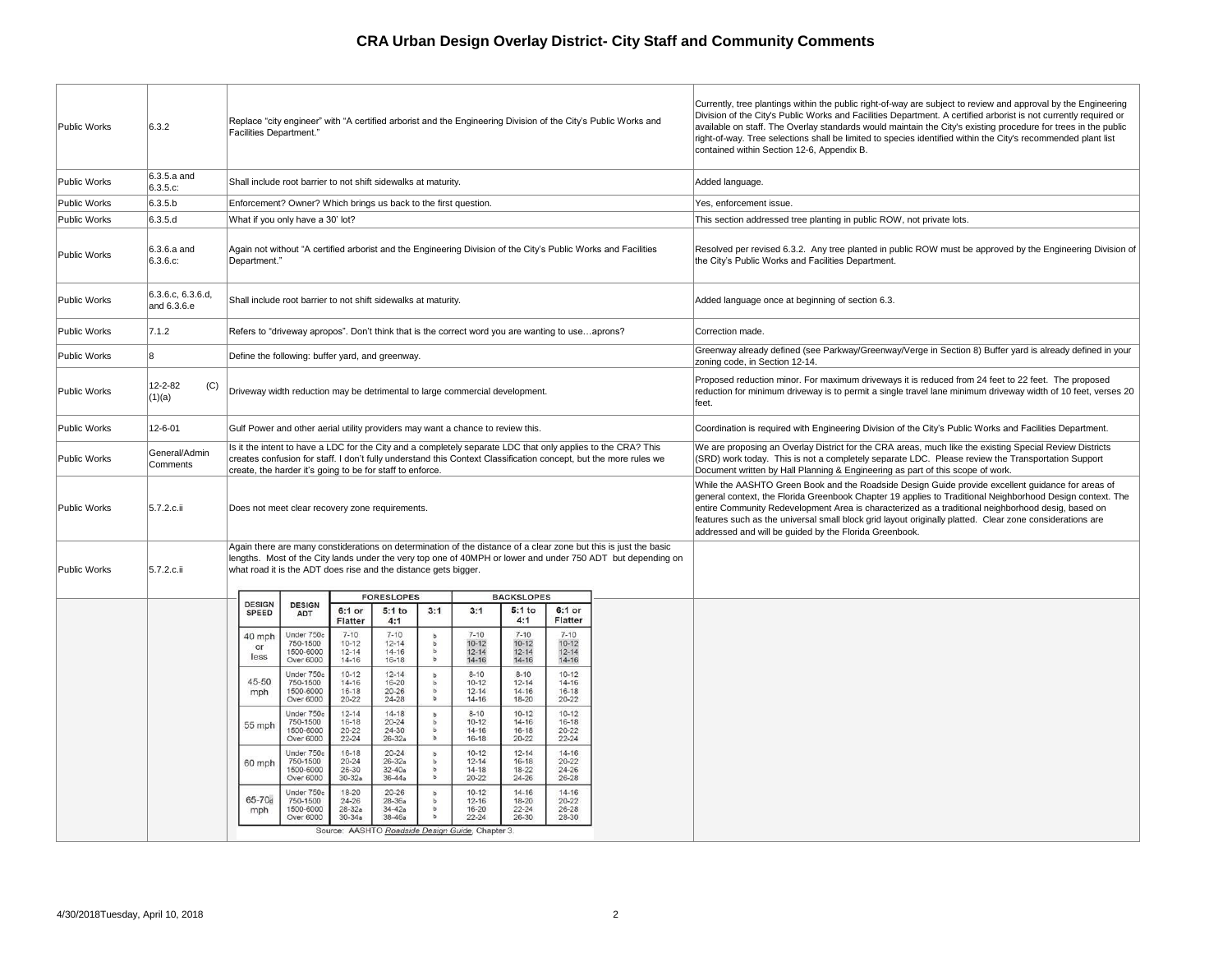| <b>Public Works</b> | 5.7.2.c.ii      | When the Green Book and the Roadside Design Guide were last updated, the AASHTO committees coordinated<br>to dispel the misunderstanding that 2 feet (actually, 18 inches) behind a curb constituted a clear zone. Since curbs<br>are now generally recognized as having no significant containment or redirection capability, clear zone should be<br>based on traffic volumes and speeds, both without a curb. The AASHTO A Policy on Geometric Design of<br>Highways and Streets (Green Book) enumerates a clear zone value for two functional classes of highway. For<br>local roads and streets, a minimum clear zone of 7 to 10 feet is considered desirable on sections without curb. In<br>the discussion on collectors without curbs, a 10-foot minimum clear zone is recommended. The general discussion<br>on Cross-section Elements also indicates a clear zone of 10 ft. for low-speed rural collectors and rural local roads<br>should be provided. Resulting in the previous email of the clear zone to be minimum of 7 to 10 ft with or without a<br>curb. Again this is just for a flat roadway when you get into drop offs or where the side of the road is higher than<br>the roadway these can increase in distance. Therefor making a standard outside the AASHTO/FHWA standards<br>is not recommended and is difficult to perform correctly. Sidewalk are not considered to be impediments in the<br>recovery zones like a bike rack, a tree, or utility pole. |                                                                 |
|---------------------|-----------------|--------------------------------------------------------------------------------------------------------------------------------------------------------------------------------------------------------------------------------------------------------------------------------------------------------------------------------------------------------------------------------------------------------------------------------------------------------------------------------------------------------------------------------------------------------------------------------------------------------------------------------------------------------------------------------------------------------------------------------------------------------------------------------------------------------------------------------------------------------------------------------------------------------------------------------------------------------------------------------------------------------------------------------------------------------------------------------------------------------------------------------------------------------------------------------------------------------------------------------------------------------------------------------------------------------------------------------------------------------------------------------------------------------------------------------------------------------------------------------------|-----------------------------------------------------------------|
| Public Works        | 5.8.3.b         | May conflict with building code, though was 6' not 8'.                                                                                                                                                                                                                                                                                                                                                                                                                                                                                                                                                                                                                                                                                                                                                                                                                                                                                                                                                                                                                                                                                                                                                                                                                                                                                                                                                                                                                               | Zoning curre<br>does not con                                    |
| <b>Public Works</b> | 6.0 Intent      | Trees in tight spaces block site triangles, lift up sidewalks, grow into utilities (below grade and aerial). Trees aligned approved by<br>closely to the street edge are a safety hazard. They need to be outside the clear recovery zone and meet site<br>visibility triangle requirements.                                                                                                                                                                                                                                                                                                                                                                                                                                                                                                                                                                                                                                                                                                                                                                                                                                                                                                                                                                                                                                                                                                                                                                                         | The benefits<br>comply with t<br>of clear recov<br>your Code ur |
| Public Works        | 6.3             | Who is responsible since mandating the placement of tree?                                                                                                                                                                                                                                                                                                                                                                                                                                                                                                                                                                                                                                                                                                                                                                                                                                                                                                                                                                                                                                                                                                                                                                                                                                                                                                                                                                                                                            | The adjoining<br>placement m<br>Department.                     |
| <b>Public Works</b> | 5.7 Intent      | Fire/EMS is probably not going to support this. Not to mention, sight visibility triangle when trying to get out into<br>traffic.                                                                                                                                                                                                                                                                                                                                                                                                                                                                                                                                                                                                                                                                                                                                                                                                                                                                                                                                                                                                                                                                                                                                                                                                                                                                                                                                                    | The Overlay<br>as it currently                                  |
| Public Works        | 5.7.2.b.i (1-4) | All things listed are located in the ROW and would require LTU to be placed.                                                                                                                                                                                                                                                                                                                                                                                                                                                                                                                                                                                                                                                                                                                                                                                                                                                                                                                                                                                                                                                                                                                                                                                                                                                                                                                                                                                                         | Correct, lang                                                   |
| Public Works        |                 | For bike racks to be placed in City right of way, it would need to be approved by the appropriate City staff with<br>regards to aesthetics, any sight distance issue it may create, and ensure it doesn't encroach upon required widths<br>for pedestrians to get around the bike rack. From there, the owner of the bike rack would have to obtain a license<br>to use. Once it cleared the above described hurdles, there's a chance we could do the license to use<br>administratively through Engineering.                                                                                                                                                                                                                                                                                                                                                                                                                                                                                                                                                                                                                                                                                                                                                                                                                                                                                                                                                                       |                                                                 |
| <b>Public Works</b> | 7.1.1:          | Remove "Florida Greenbook, Chapter 19 Traditional Neighborhood Design." CRA does not trump LDC, FDOT, etc.                                                                                                                                                                                                                                                                                                                                                                                                                                                                                                                                                                                                                                                                                                                                                                                                                                                                                                                                                                                                                                                                                                                                                                                                                                                                                                                                                                           | Requiring tha<br>a conflict with                                |
| Planning Dept. (PD) | Section 4       | Are these intended to be actual zoning changes?<br>Need to add a section pertaining to appeals of decisions. Something similar to the text below:<br>'Sec. ---. - Appeal. Any person directly and adversely affected by a decision of the Building Official, the City<br>Engineer, the Parks and Recreation Department, or the Mayor or his or her designee in the interpretation or<br>enforcement of the provisions of this section may appeal such decision to the zoning board of adjustment. Such<br>appeal shall be submitted in writing to the within thirty (30) days of the rendering of the subject order, requirement,<br>decision or determination."                                                                                                                                                                                                                                                                                                                                                                                                                                                                                                                                                                                                                                                                                                                                                                                                                     | The overlay \<br>modify dimer<br>Instead of co<br>variances.    |

ently permits up to 6.5 feet in rear, but residents have asked for taller for privacy issues. 8 feet Inflict with Building Code.

s of trees in public ROWs are well documented. 6.3 requires any tree planted in the ROW to be y the Engineering Division of the City of Pensacola Public Works and Facilities Department and the existing requirements. We have also added language to ensure they are also planted outside overy zone and meet site visibility triangles. 6.3.5 c) replaced with section reference as already in under Sec 11-4-88.

ng property owner is responsible under the current City Code of Ordinances. However, tree must be coordinated with the Engineering Division of the City's Public Works and Facilities

y will not alter "no parking" areas, and parking will be subject to sight visibility triangle requirements, Iy is. However, where on-street parking is feasible it should be encouraged.

guage for LTU and coordination with Public Works included. It does require an LTU.

at local streets be designed to Chapter 19 standards does not trump FDOT standards. If there is ith the LDC, Chapter 19 shall prevail for local streets within the Overlay boundaries

will not alter allowable land uses under the currently zoning, however, it will, in some instances ensional standards and provide additional clarifying language related to the existing zoning

opying LDC language into the Overlay District, we will reference Section 12-12-2 for appeals and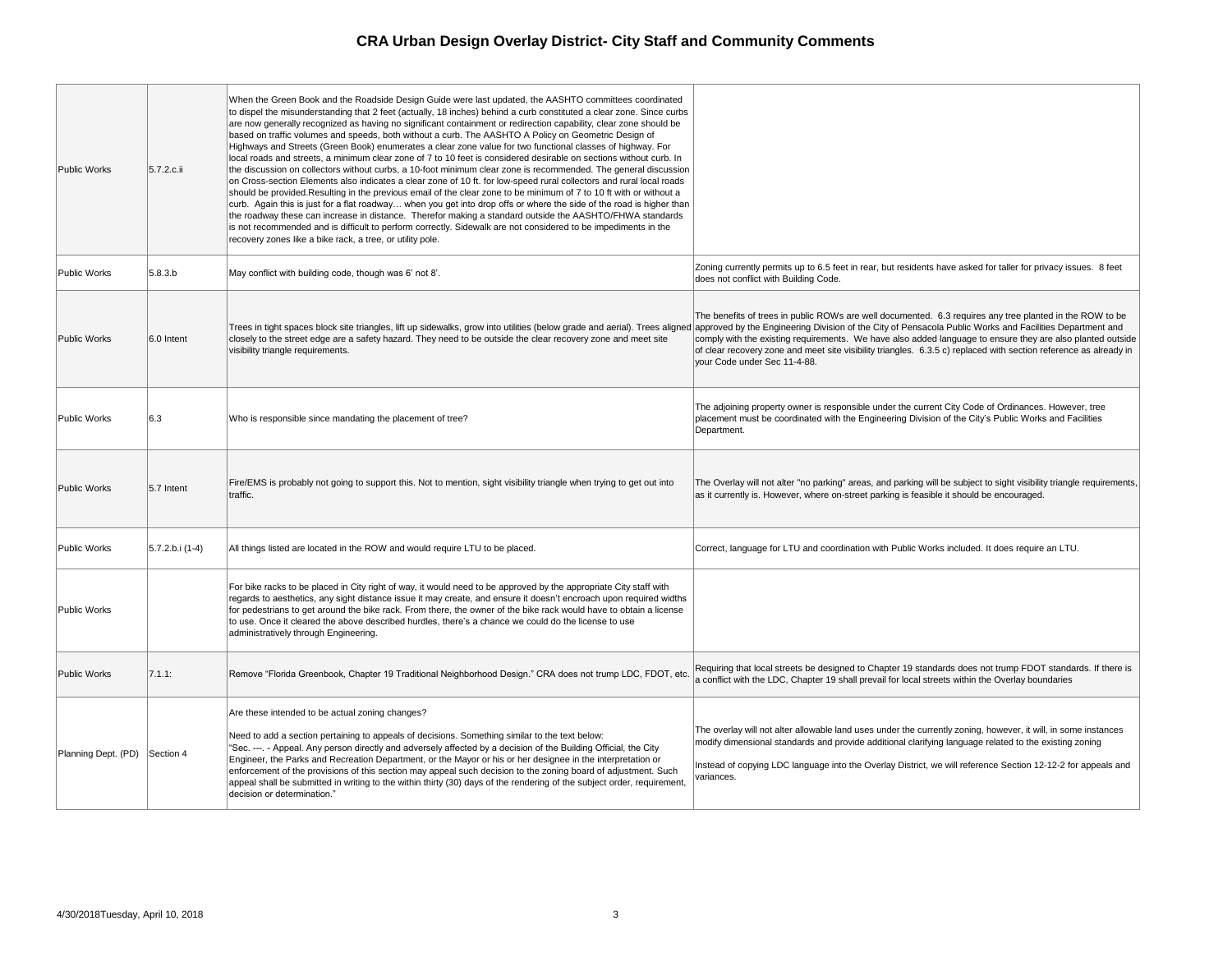| Planning Dept.                        | Section 4                    | It was mentioned (at least once by a member of the public) that this would help with "preservation" in these<br>districts, but the context in which that was stated referred to demolition of existing structures. Sections 5 & 6 in the<br>Table of Contents actually describe the contents of Appendix A, so my suggestion would be to consider either<br>removing Section 4 from the Table of Contents or revising it to say "Amendments to Land Development<br>Regulations" or something similar that is less specific to zoning.                                                  | This section and the<br>have been incorpor                                                                                                    |
|---------------------------------------|------------------------------|----------------------------------------------------------------------------------------------------------------------------------------------------------------------------------------------------------------------------------------------------------------------------------------------------------------------------------------------------------------------------------------------------------------------------------------------------------------------------------------------------------------------------------------------------------------------------------------|-----------------------------------------------------------------------------------------------------------------------------------------------|
| Planning Dept.                        | $12 - 2 - 8$<br>Table 12-2.7 | The Dense Business Area has a maximum setback of 10' for all commercially zoned properties (C-1, C-2A, C-2<br>and C-3). Is the intent to supersede that requirement with this table in the CRA? If so, is C-1 excluded from having<br>a build-to line/max setback intentionally?                                                                                                                                                                                                                                                                                                       | According to the tal<br>supersede.                                                                                                            |
| Planning Dept.                        | General/Admin<br>Comments    | The overlay as written would not protect against demolition of existing structures, it preserves neighborhood<br>character by determining what can be rebuilt. Given recent concerns regarding the demolition of older structures in<br>neighborhoods that don't have a formal Board review of that process, I want to make sure we are clear to the<br>neighborhood stakeholders that there is nothing in the proposed overlay that would prevent someone from coming<br>in to get a permit to demolish a structure, and does not add a review process for approval of a demo permit. | Agreed with comme                                                                                                                             |
| Planning Dept.                        | $12 - 2 - 81$<br>(B)(1)      | Is the intent to involve the ARB in the review process? It is referenced in the main section of the Code due to its<br>applicability in some areas citywide, so might need to clarify if it is only referenced as it would pertain to areas in<br>the CRA already under the purview of the ARB.                                                                                                                                                                                                                                                                                        | No, it is not the inte<br>existing review prod                                                                                                |
| Planning Dept.                        | $12 - 2 - 4$<br>Table 12-2.2 | Is the intent to actually create a zoning category of "CRA R-1AA" or is this prefix only used for clarification<br>purposes in the document? If it will actually be an amendment to the zoning category title (creating a new category<br>of CRA R-1AA) then the zoning map would need to be amended for consistency.                                                                                                                                                                                                                                                                  | No, it is not the inte<br>incorporated into th                                                                                                |
| Planning Dept.                        | $12-6-3(A)$                  | Is this specific to the CRA areas only? If so, would recommend editing the zoning districts to remove ATZ, R-C and<br>any other districts that are not located in the CRA.                                                                                                                                                                                                                                                                                                                                                                                                             | Yes, the Overlay is<br>City's existing Spec<br>incorporated into th                                                                           |
| Planning Dept.                        | $12 - 2 - 81$<br>(B)(1)      | Department/Division titles are outdated (were being updated via recodification which was not approved by Council).<br>Current titles are: Planning Services Division; Engineering is a Division under Public Works & Facilities (would<br>check with Derrik for correct wording); Inspections Services Division; Parks and Recreation Department (no longer<br>Leisure Services); Fire Department is unchanged; see my note regarding ARB; ECUA is now Emerald Coast<br>Utilities Authority vs Escambia County Utilities Authority. Would also add CRA staff to the list.              | Once 12-2-81 is am<br>formal party to the r<br>rather than subjectiv<br>review process - mo                                                   |
| Planning Dept.                        | 5.5                          | Would add a provision for CRA staff to be involved in review and approval of building design/layout.                                                                                                                                                                                                                                                                                                                                                                                                                                                                                   | Review processes a<br>in nature and theref<br>administrative chec                                                                             |
| Planning Dept.                        | 12-2-82 $(D)$                | This section reads "Design guidelines" but most of the language is changed from "should" to "shall" in the<br>subsequent text. It should read "Design Standards" and be double-checked for any remaining "should" to be<br>changed to "shall".                                                                                                                                                                                                                                                                                                                                         | This section has be                                                                                                                           |
| Parks & Recreation<br>Dept.           | Table 5.4.1.(B)              | Trees: Who maintains? What type? Are there limits?                                                                                                                                                                                                                                                                                                                                                                                                                                                                                                                                     | Trees in private yar<br>landscaping in priva                                                                                                  |
| Parks & Recreation<br>Dept.           | Table 5.4.1.(D)              | Tree grates: Who maintains?                                                                                                                                                                                                                                                                                                                                                                                                                                                                                                                                                            | This section related<br>installation of tree g<br>the property owner.<br>within the public rigl<br>owner. Also, tree gr<br>review and approva |
| <b>Parks &amp; Recreation</b><br>Dent | 5.7.2 b                      | who selects type, approves location, maintains and installs?                                                                                                                                                                                                                                                                                                                                                                                                                                                                                                                           | Language clarified.                                                                                                                           |

i and the Appendix A reference has been removed in its entirety. The contents of Appendix A incorporated into the Overlay, as appropriate.

to the tables, commercial is restricted to a maximum 5 foot setback. Our proposed regulations will

ا comment

the intent to involve ARB in the review process. All plans will be reviewed through the City's iew processes. No special review will be required.

the intent to create a seperate CRA zoning categories. All dimensional modifications will be d into the Overlay. Allowable land uses under the current zoning will not be impacted.

verlay is specific to the Urban Core, Westside and Eastside Redevelopment Areas, excluding the ng Special Review Districts (SRD's) and the Port of Pensacola. This section have been d into the Landscaping Standards section of the Overlay.

81 is amended, the changes becomes effective. It should not be necessary for CRA to be a  $\alpha$  to the review process since it is the intent for the overlay to be concise and regulatory in nature, subjective. Additionally, it is rare for projects located outside of the SRD's to be subject to this ess - most go straight through permitting.

cesses are intended to remain as they currently exist. Overlay requirements will not be subjective nd therefore will not require additional review or input. All requirements will be incorporated into an ve checklist and subject to a "yes" or "no" response. In addition, CRA staff are not zoning experts.

has been removed.

vate yards shall be maintained by property owner or HOA. See section 6.1 for restrictions on in private yards.

I related to the installation of tree grates, pits and pots on private property. Reference to of tree grates and pits have been removed. Installed pots on the private lot are to be maintained by owner. However, language has been added to Section 6.3 for installation of tree grate and pits ublic right-of-way to provide that grates and pits installed by private owners be maintained by the , tree grate and pit installations must be consistent with surrounding grate/pit style and subject to approval by the Public Works and Facilities Department.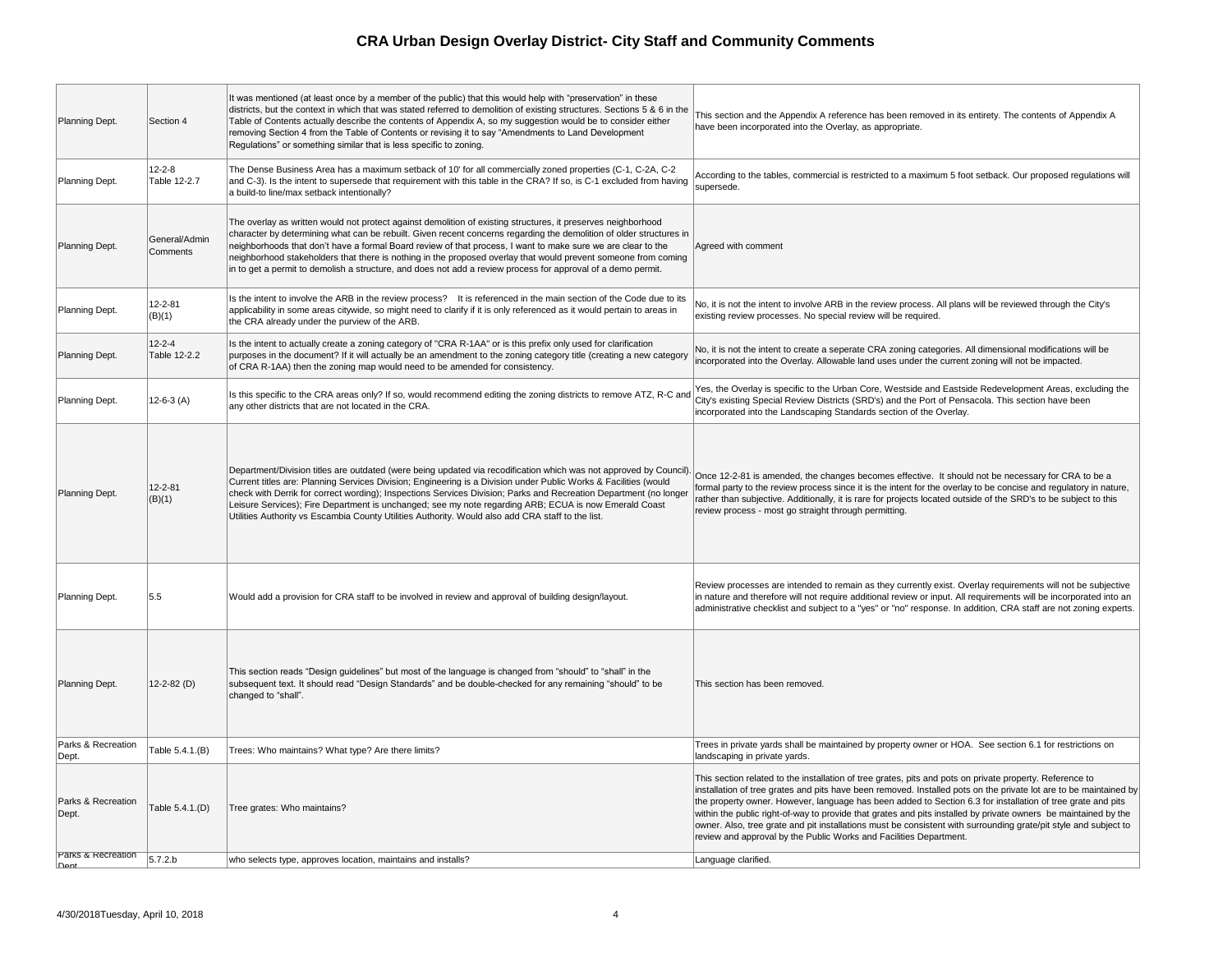| <b>Parks &amp; Recreation</b>                    | 6.1.1.a                       | Trees: Who maintains?                                                                                                                                                                                                                                                    | Any landscaping / planting in private lots maintained by property owner.                                                                                                                                                                     |
|--------------------------------------------------|-------------------------------|--------------------------------------------------------------------------------------------------------------------------------------------------------------------------------------------------------------------------------------------------------------------------|----------------------------------------------------------------------------------------------------------------------------------------------------------------------------------------------------------------------------------------------|
| Dent<br> Parks & Recreation                      | 6.1.1.e                       | Hedges: Who maintains?                                                                                                                                                                                                                                                   | Any landscaping / planting in private lots maintained by property owner.                                                                                                                                                                     |
| <b>Dent</b><br>Parks & Recreation                | 6.3.2                         | Why not Parks and Recreation Dept. Director for approval?                                                                                                                                                                                                                | Will follow current City procedure.                                                                                                                                                                                                          |
| <b>Dent</b><br>Parks & Recreation<br><u>Deni</u> | 6.3.5.f                       | No palms - redundant.                                                                                                                                                                                                                                                    | Agreed, reference removed.                                                                                                                                                                                                                   |
| Parks & Recreation<br>Dept                       | $6.3.6.a-e$                   | Trees maintained by who?                                                                                                                                                                                                                                                 | Trees planted in ROWs are maintained by the adjoining property owner.                                                                                                                                                                        |
| Parks & Recreation<br>Dent                       | 12-6-02                       | "Section XX (frontage yards)" - Section XX?                                                                                                                                                                                                                              | Response provided above.                                                                                                                                                                                                                     |
| Parks & Recreation<br>Dept.                      | 12-6-02                       | Where is section D?                                                                                                                                                                                                                                                      | No changes proposed to Section D. Only included those sections with proposed edits.                                                                                                                                                          |
| Parks & Recreation<br>Dept.                      | Table 5.4.1.(A)               | What type? Are there limits?                                                                                                                                                                                                                                             | This standard requires that 50% of the front yard be pervious material. Paving, including pervious pavement,<br>is limited to walkways and driveways. All pervious materials which do not constitute paving are permissible.                 |
| Parks & Recreation<br>$\vert$ Dept.              | Table 5.4.1.(C)               | Landscape: Who regulates?                                                                                                                                                                                                                                                | Landscaping to comply with existing landscape regulations. Any landscaping in private lots maintained by<br>property owner.                                                                                                                  |
| Parks & Recreation                               | 6.3.4                         | Tree fund - Who manages?                                                                                                                                                                                                                                                 | The CRA Tree Fund is proposed to be managed by the CRA.                                                                                                                                                                                      |
| Dent<br>Parks & Recreation                       | 6.3.5.b                       | Trees maintained by who?                                                                                                                                                                                                                                                 | Adjoining property owner.                                                                                                                                                                                                                    |
| <b>Pent</b><br>Parks & Recreation<br><u>Dent</u> | 6.3.5.e                       | Trees - who determines?                                                                                                                                                                                                                                                  | Subject to coordination with PW.                                                                                                                                                                                                             |
| <b>Building Inspections</b>                      | 5.1.2.b                       | Please address how this is determined if there is no sidewalk adjacent to the site.                                                                                                                                                                                      | Language revised to read average grade, as defined in building code.                                                                                                                                                                         |
| <b>Building Inspections</b>                      | $ 5.1.2e$ .ii                 | Clarify statement as to how ground floor height is measured.                                                                                                                                                                                                             | Language revised to read average grade, as defined in building code.                                                                                                                                                                         |
| <b>Building Inspections</b>                      | 5.1.2.f.iv                    | Clarify statement as to how ground floor height is measured.                                                                                                                                                                                                             | Language revised to read average grade, as defined in building code.                                                                                                                                                                         |
| Building Inspections   5.1.2.g                   |                               | This statement contradicts the definition of story height in the Florida Building Code.                                                                                                                                                                                  | Clarified language in code.                                                                                                                                                                                                                  |
| Building Inspections 5.1.4.a                     |                               | Provide the definition and use of towers and loggias.                                                                                                                                                                                                                    | Deleted this section since your underlying regulations are more permissive in this case.                                                                                                                                                     |
| <b>Building Inspections</b>                      | 5.1.5.a                       | Explain how this roof pitch was determined. Minimum 6:12                                                                                                                                                                                                                 | Discussed in meeting on 3/19. It is in keeping with the character of your neighborhoods and your SRDs<br>recognize this already. It is our recommendation to extend this regulation across the CRA areas.                                    |
| <b>Building Inspections</b>                      | Table 5.3.1                   | States front setback is 20' minimum, with a façade type of porch. When viewing Table 5.5.1 Facade Types a<br>covered porch is a requirement and must be a minimum of 6' deep and no more than 10 feet. This seems to be a<br>large encroachment into a required setback. | Discussed in meeting on 3/19. This will permit existing homes to add a porch.                                                                                                                                                                |
| <b>Building Inspections</b>                      | Table 5.3.1                   | (Setbacks – Accessory Structures) the minimum side yard setback is 1 foot. Please take into account eave<br>overhangs, water runoff and fire rating requirement of walls.                                                                                                | Discussed in meeting on 3/19. This will permit existing homes to add a porch.                                                                                                                                                                |
| <b>Building Inspections</b>                      | Table 5.3.2                   | (Setbacks – Accessory Structures) the minimum side yard setback is 1 foot. Please take into account eave<br>overhangs, water runoff and fire rating requirement of walls.                                                                                                | Discussed in meeting on 3/19. Retaining water on own lot is a requirement. We encourage smaller setbacks<br>for accessory structures given narrow width of many lots. Building code standards will have to be adhered to<br>for fire-rating. |
| <b>Building Inspections</b>                      | Table 5.3.5                   | Define Hybrid Commercial.                                                                                                                                                                                                                                                | Defined.                                                                                                                                                                                                                                     |
| <b>Building Inspections</b>                      | 5.4.1                         | Identifies urban design guidelines, but all sections state "shall" which indicates these are in fact standards and not<br>guidelines.                                                                                                                                    | Section removed.                                                                                                                                                                                                                             |
| <b>Building Inspections</b>                      | Section 5.5.1.e.i.            | States first floor elevation shall be a minimum of 9 feet above sea level. I don't understand this requirement as<br>Main Street is basically where the 9 foot seal level occurs and anything below that must meet the floodplain<br>requirements.                       | Deleted this section as already addressed in the underlying regulations and we do not want to repeat anythin<br>in the Overlay that is already covered.                                                                                      |
| <b>Building Inspections</b>                      | Section 5.5.1.e.ii<br>and iii | Once again mention sidewalk grade. This is assuming sidewalk exists                                                                                                                                                                                                      | Changed to average grade as defined within the Building Code Standards                                                                                                                                                                       |
| <b>Building Inspections</b>                      | Table 5.5.1                   | Do not address the Florida Accessibility Code as far as accessible entrances. The Stoop type entry at 36"<br>minimum would require a 41 foot long ramp for accessibility and the Common Entry would require a minimum 18<br>foot long accessible ramp.                   | Revised minimum height to 34 inches, instead of 36 inches.                                                                                                                                                                                   |
| <b>Building Inspections</b>                      | Section 5.5.3.b               | Prohibits the use of extruded aluminum storefronts. Since Florida Product Approval is required for external building<br>components, please identify what components can be used for storefronts that will meet the code requirements.                                    | Revised language to read use of extruded aluminum storefronts permitted with decorative trim.                                                                                                                                                |
| <b>Building Inspections</b>                      | Table 5.6.2:                  | Section 5.6.3 and The illustration show the actual building encroaching the right of way by 8 feet. Please advise as to how this would<br>be possible.                                                                                                                   | Arcades and colonnades removed from Overlay.                                                                                                                                                                                                 |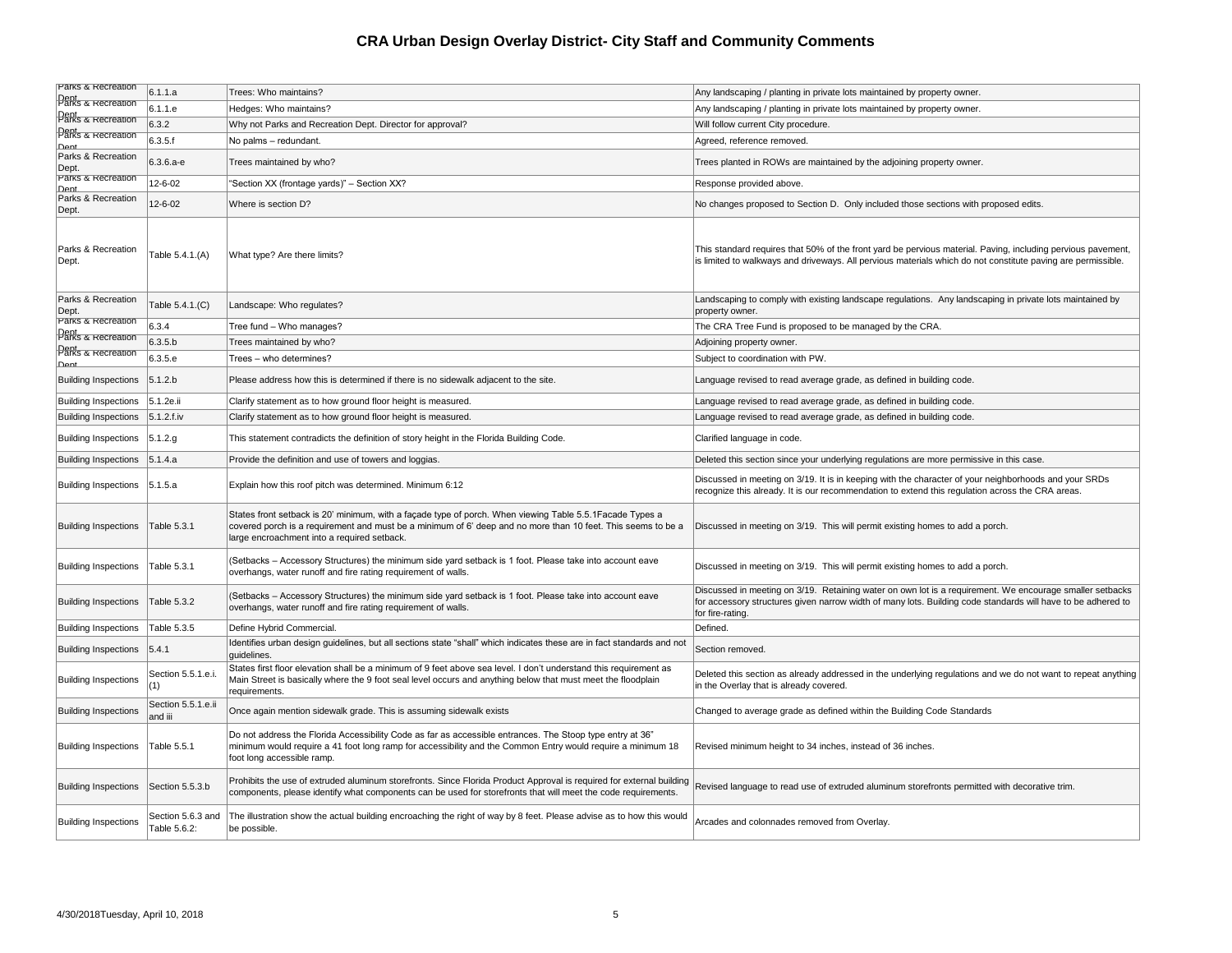| <b>Building Inspections</b> | 5.8                              | This section is totally contrary to the fence requirements in the Land Development Code for every other area in the<br>City, including historic and preservation districts in regard to heights.                 | Our recommendation is a slightly I<br>rear (up to 8 feet).                  |
|-----------------------------|----------------------------------|------------------------------------------------------------------------------------------------------------------------------------------------------------------------------------------------------------------|-----------------------------------------------------------------------------|
| <b>Building Inspections</b> | 5.8.4.d                          | Requiring adjacent wood fences to have a different picket design is not even a requirement in the historic districts.                                                                                            | Removed this section.                                                       |
| <b>Building Inspections</b> | 5.8.4.e:                         | This section stating that you can only have wrought iron or brick fences only in conjunction with masonry buildings.<br>Where did this come from? And please explain why they would not be allowed.              | Discussed in meeting on 3/19. Th                                            |
| <b>Building Inspections</b> | General/Admin<br>Comments        | Where is the appeals process for reconsideration of a decision by whichever office conducts the review?                                                                                                          | Appeals process will remain as it                                           |
| <b>Building Inspections</b> | General/Admin<br><b>Comments</b> | Has there been any cost studies conducted to determine how much these standards will add to the cost of a<br>home, multifamily or commercial building?                                                           | Not in scope and difficult to quant<br>if you are to look at cost increases |
| <b>Building Inspections</b> | General/Admin<br>Comments        | At yesterday's meeting it was stated that there were still changes being made so this list of comments may not be<br>complete.                                                                                   | Changes are being tracked for ea                                            |
| <b>Building Inspections</b> | Section<br>5.5.3 b/5.9.2         | Florida Energy Code encourages the use of reflective glass to cut energy costs.                                                                                                                                  | Clarified language to apply only to                                         |
| <b>Building Inspections</b> | General/Admin<br> Comments       | Who or what board is going to do the actual review of plans to verify compliance with the Overlay Standards? No<br>one has approached my office with any requests to do reviews, or asked for my recommendations | Review processes are intended to<br>administrative checklist and subje      |
| <b>Building Inspections</b> | General/Admin<br>Comments        | Is there to be a review fee associated with verification of compliance?                                                                                                                                          | No new fee structure is proposed.                                           |

| <b>COMMUNITY COMMENTS</b>                      |                              |                                                                                                                                                                                                                                                                                                                                                                                                                                                                                                                                                                                                                                                                                                                                                                                                                                                                                                                                                                                                                                                                                                                                                                                                                                                                                                                                                                                                                                                                                                                                                                                                           |                                                                                                 |  |  |
|------------------------------------------------|------------------------------|-----------------------------------------------------------------------------------------------------------------------------------------------------------------------------------------------------------------------------------------------------------------------------------------------------------------------------------------------------------------------------------------------------------------------------------------------------------------------------------------------------------------------------------------------------------------------------------------------------------------------------------------------------------------------------------------------------------------------------------------------------------------------------------------------------------------------------------------------------------------------------------------------------------------------------------------------------------------------------------------------------------------------------------------------------------------------------------------------------------------------------------------------------------------------------------------------------------------------------------------------------------------------------------------------------------------------------------------------------------------------------------------------------------------------------------------------------------------------------------------------------------------------------------------------------------------------------------------------------------|-------------------------------------------------------------------------------------------------|--|--|
| <b>Commentator</b>                             | Referenced<br><b>Section</b> | <b>Comment</b>                                                                                                                                                                                                                                                                                                                                                                                                                                                                                                                                                                                                                                                                                                                                                                                                                                                                                                                                                                                                                                                                                                                                                                                                                                                                                                                                                                                                                                                                                                                                                                                            | <b>Response</b>                                                                                 |  |  |
| Sandy Walker                                   | 5.8.4.b                      | In the area regarding fences, why does it not permit vinyl? Typically it holds up better than wood, especially if the<br>wood is not treated or stained.                                                                                                                                                                                                                                                                                                                                                                                                                                                                                                                                                                                                                                                                                                                                                                                                                                                                                                                                                                                                                                                                                                                                                                                                                                                                                                                                                                                                                                                  | We can, hov<br>feels cheap,                                                                     |  |  |
| Christopher Kariher,<br><b>STOA Architects</b> | None Referenced              | I enjoyed yesterday's meeting yesterday and thank you for inviting architects. We really appreciate your efforts in<br>making Pensacola a better community. Here is my comment: INTENT: To encourage parking toward the rear of<br>lots in single family development; allowable size of accessory structures should be increased beyond the current<br>zoning code. ACTION: Allow for larger accessory structures located in the rear of single family residential to<br>accommodate parking in the back of lot with a detatched garage. This would encourage standalone car garages<br>and give some allowance for the lost buildable area square footage by using part of the lot buildable area for the<br>driveway to get back to the detached garage.                                                                                                                                                                                                                                                                                                                                                                                                                                                                                                                                                                                                                                                                                                                                                                                                                                                | Mr. Kariher,                                                                                    |  |  |
| Wayne O'Hara                                   | None Referenced              | Thank you for the update on the CRA Overlay process. I would like to express my concern over the lack of<br>notification to concerned and affected citizens, like me, about these proposed guidelines and standards. I own<br>property in the CRA District and I was not notified by the City about this process being in place. The only way I<br>knew about yesterdays "Lunch and Learn" was because of a discussion I had with a developer near my office.<br>Fortunately, he let me know about this meeting and I was able to attend. This is a very lengthy and complicated<br>proposal that will require hours of review to fully understand the potential impact this will have on future<br>development and construction. We understand the City has good intentions by implementing this<br>process/proposal, but we also believe the people of Pensacola deserve a reasonable amount of time to review and<br>respond to this new Overlay District Proposal. The email you sent today, which notified us of two meetings this<br>Monday, is greatly appreciated, but hardly gives ample time for us to plan to attend and formulate an educated<br>response to this proposal. We would ask that you either postpone this meeting or provide additional opportunities<br>for our input prior to this becoming the Law of the Land. I have meetings already scheduled during both of the<br>meetings on Monday so will be unable to attend. I would like to ask, if possible, you read this message during the<br>Q & A session at one or both of those meetings. Thanks again for all your help. | Mr. O'Hara,<br>participation<br>all property o<br>12, 2018. Th<br>list. Addition<br>schedule to |  |  |

nendation is a slightly lower height in the front (42", instead of 48" max) but a taller height in the  $8$  feet).

in meeting on 3/19. This regulation included in your SRDs. Removed this section.

cess will remain as it currently is. All appeals will be processed in accordance with Section 12-12-

e and difficult to quantify accurately. Generally, we would urge you to look at cost reductions too, if look at cost increases, in addition to appreciating property values.

re being tracked for ease of review.

guage to apply only to ground floor commercial uses.

cesses are intended to remain as they currently exist. All requirements will be incorporated into an ive checklist and subject to a "yes" or "no" response. No additional review board will be necessary.

wever your most beloved neighborhoods do not permit vinyl, it is an inferior material that looks and , in comparison to more authentic materials.

, thank you for your comments. We will consider.

thank you for your comments. It has been the intent of the CRA to maximize public input and i throughout the design standards overlay process. Please be advised that a postcard was sent to owners located within the affected area prior to the charrette that was held the week of February he CRA has verified that your address was included on the charrette notification postcard mailing hally, the comment period was extended and additional publin input sessions added to the provide additional opportunity for public comment and engagement.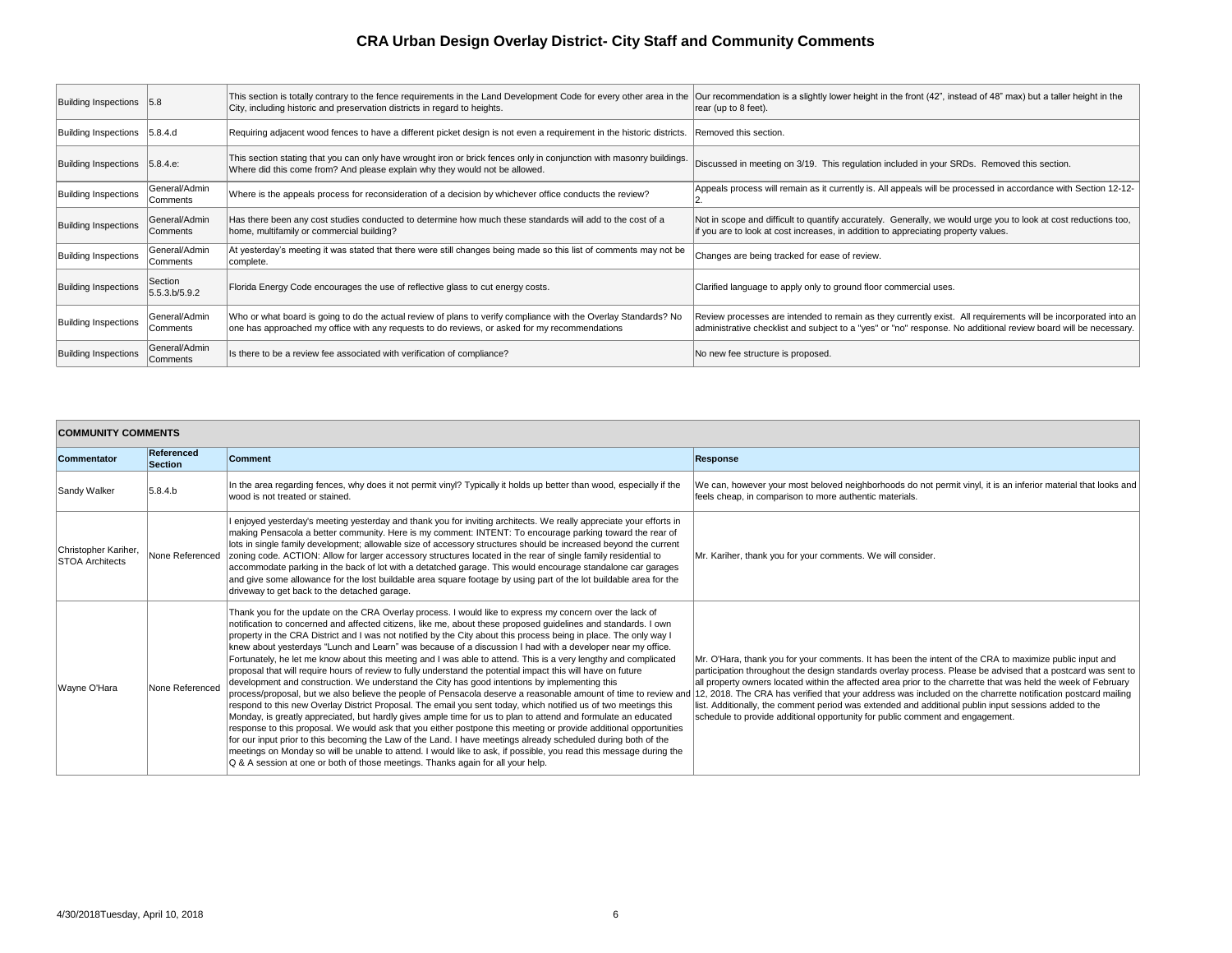| Jarah Jacquay          | None Referenced    | am writing to express my strong support for the CRA's Draft Urban Design Standard Overlays. I commend you,<br>Ms. Helen Gibson, our City Council, the Planning Board, and Mayor Ashton Hayward for your vision and strong<br>leadership in support of this project. I believe that the proposed standards will achieve their desired end--<br>"Strengthening Connectivity, Strengthening Neighborhoods, and Ensuring Quality in Design and Development"--<br>and will, by preserving our historic character and charm and by promoting high-quality development that is<br>compatible with our vernacular form, have a transformative effect on our city. If implemented, I believe that the<br>CRA's Urban Design Standard will make Pensacola a better place to "Live, Work, and Play" and will greatly<br>enhance walkability and streetscape vibrancy, increase property values and tax revenue, promote place-based<br>tourism, and facilitate talent recruiting/retention. Thank you again for your service to our community and your<br>efforts to make Pensacola a more vibrant and livable city! I think these Urban Design Standards are a strong step<br>in the right direction and am excited to see how they contribute to the revitalization of our CRA districts. | Thank you for your comments.                                        |
|------------------------|--------------------|----------------------------------------------------------------------------------------------------------------------------------------------------------------------------------------------------------------------------------------------------------------------------------------------------------------------------------------------------------------------------------------------------------------------------------------------------------------------------------------------------------------------------------------------------------------------------------------------------------------------------------------------------------------------------------------------------------------------------------------------------------------------------------------------------------------------------------------------------------------------------------------------------------------------------------------------------------------------------------------------------------------------------------------------------------------------------------------------------------------------------------------------------------------------------------------------------------------------------------------------------------------------------------|---------------------------------------------------------------------|
| Griffin Vickery        | 5.1.2.g            | Please accept the following comments on the proposed urban design standards. I am not familiar with the current<br>city regulations more generally, and could not make a complete review of the proposed overlay standards in the<br>time available, but the following are in response to what I was able to review: Section 5: Urban Standards &<br>Guidelines 5.1 Building Height 5.1.2.g implies that building heights can exceed the maximums, but the intent<br>appears to be that a building story that exceeds the maximum story heights in "e" or "f", as applicable, willbe<br>considered two stories.                                                                                                                                                                                                                                                                                                                                                                                                                                                                                                                                                                                                                                                                  | No buildings are not encouraged<br>does exceed the height it is con |
| <b>Griffin Vickery</b> | <b>Table 5.3.1</b> | Detached Single-Family & Duplexes (R-1AA, R-1A) The identification of a "Front, Side" as item "b" of the principal<br>building setbacks (and "f" for accessory buildings) would be less confusing if identified as "Front, secondary,"<br>consistent with both the illustration and "Frontage & Lot Occupation" section of the table. The front setback (a)<br>would accordingly then be "Front, primary."                                                                                                                                                                                                                                                                                                                                                                                                                                                                                                                                                                                                                                                                                                                                                                                                                                                                       | This was changed to side, so let                                    |
| <b>Griffin Vickery</b> | <b>Table 5.3.1</b> | The "Frontage & Lot Occupation" section appears to only be frontage occupation, especially since a lot occupation<br>section follows.                                                                                                                                                                                                                                                                                                                                                                                                                                                                                                                                                                                                                                                                                                                                                                                                                                                                                                                                                                                                                                                                                                                                            | Correct, this has been changed.                                     |
| Griffin Vickery        | Table 5.3.1        | The referenced Section 5.6.1 regarding encroachments in note (2) does not appear to be the intended reference<br>regarding principal building height.                                                                                                                                                                                                                                                                                                                                                                                                                                                                                                                                                                                                                                                                                                                                                                                                                                                                                                                                                                                                                                                                                                                            | Yes, these were updated in sub                                      |
| Griffin Vickery        | <b>Table 5.3.1</b> | There is reference to note (3) in the parking section of the table, but no such note appears.                                                                                                                                                                                                                                                                                                                                                                                                                                                                                                                                                                                                                                                                                                                                                                                                                                                                                                                                                                                                                                                                                                                                                                                    | Yes, these were updated in sub                                      |
| <b>Griffin Vickery</b> | Table 5.3.1        | The illustration would benefit from an accessory building buildable area. If not provided, the lettering of the<br>individual setbacks (e-h) should be discarded.                                                                                                                                                                                                                                                                                                                                                                                                                                                                                                                                                                                                                                                                                                                                                                                                                                                                                                                                                                                                                                                                                                                | Correct, this has been changed.                                     |
| <b>Griffin Vickery</b> | Table 5.3.1        | The illustrations would benefit from more realistic and proportional representations of front and rear setbacks (i.e.,<br>closer to 4 and 6 times the side setback, respectively).                                                                                                                                                                                                                                                                                                                                                                                                                                                                                                                                                                                                                                                                                                                                                                                                                                                                                                                                                                                                                                                                                               | Correct, this has been changed,                                     |
| <b>Griffin Vickery</b> | <b>Table 5.3.1</b> | The illustration would benefit from enlargement to fully utilize the space.                                                                                                                                                                                                                                                                                                                                                                                                                                                                                                                                                                                                                                                                                                                                                                                                                                                                                                                                                                                                                                                                                                                                                                                                      | Agreed, the illustrations have be                                   |
| <b>Griffin Vickery</b> | Table 5.3.1        | Additionally, it is not necessary to show four different renderings of single-family dwellings – two would be<br>adequate.                                                                                                                                                                                                                                                                                                                                                                                                                                                                                                                                                                                                                                                                                                                                                                                                                                                                                                                                                                                                                                                                                                                                                       | Thank you for your comments. V                                      |

gs are not encouraged to exceed the maximum - quite the contrary. It just means that if a building ed the height it is considered an additional story higher which may make it non-compliant.

hanged to side, so less need for primary.

were updated in subsequent drafts.

were updated in subsequent drafts.

is has been changed, with the fixes that were tied to the prior comment.

illustrations have been enlarged.

for your comments. We will consider reducing the number of renderings.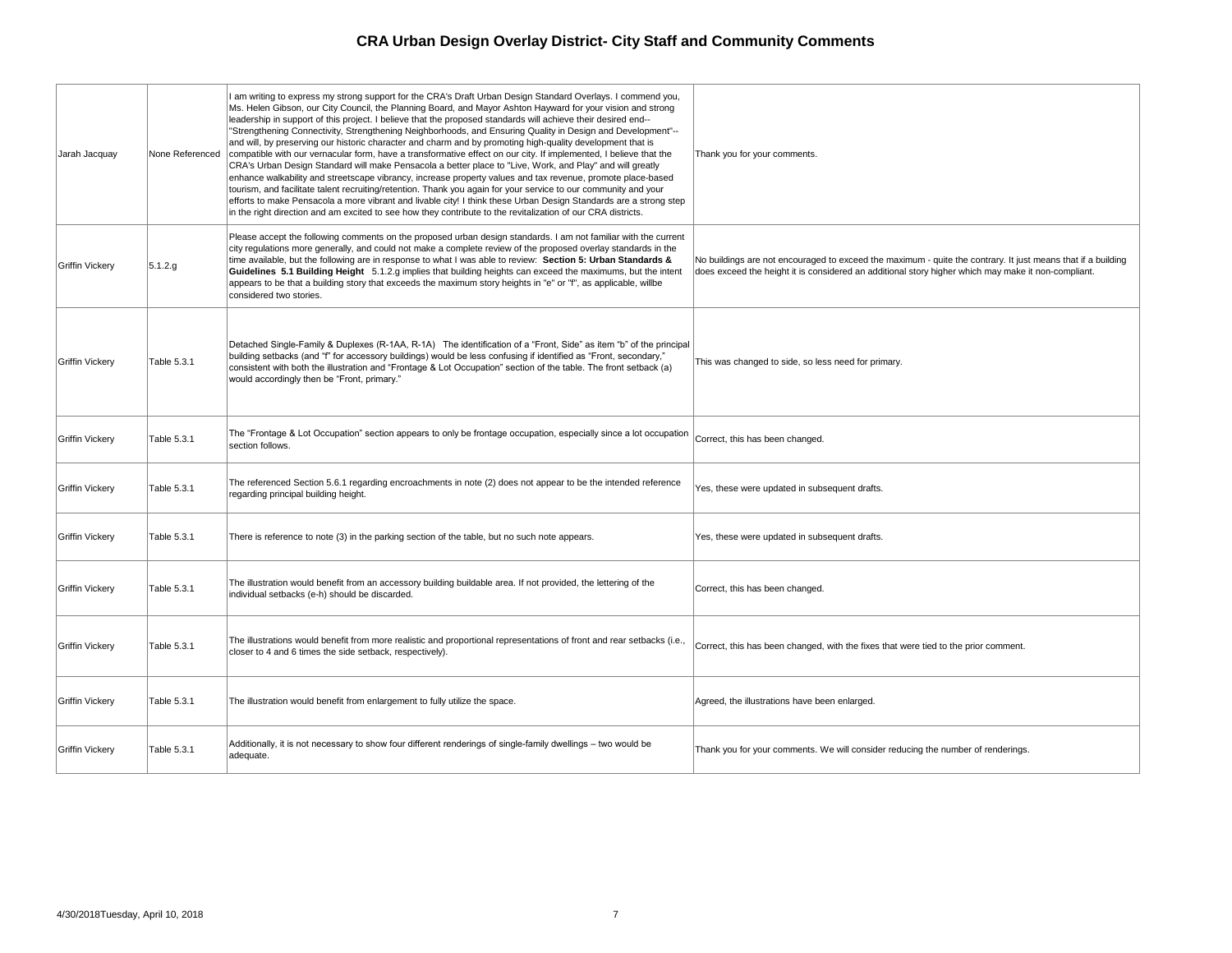| <b>Griffin Vickery</b> | Table 5.3.2                  | Table 5.3.2: Attached Single-Family (Townhouses) (R-1A, R-1B). The principal building setbacks section of the<br>table indicates a 0 or 5-foot minimum interior side setback. Since these are attached units, the 5-foot is assumed<br>to apply only to an end unit on an interior lot. If so, it would be clearer to separate it in the table section or show a<br>10-foot separation between two midblock units in the illustration.                                                                                                                                                                                                                | Thank you f                                                                |
|------------------------|------------------------------|-------------------------------------------------------------------------------------------------------------------------------------------------------------------------------------------------------------------------------------------------------------------------------------------------------------------------------------------------------------------------------------------------------------------------------------------------------------------------------------------------------------------------------------------------------------------------------------------------------------------------------------------------------|----------------------------------------------------------------------------|
| <b>Griffin Vickery</b> | Table 5.3.1/5.3.2            | Some of the comments made on these two tables also apply to the other tables of the section. Tables are helpful<br>to summarize information, but if too brief in content they can cause confusion.                                                                                                                                                                                                                                                                                                                                                                                                                                                    | We agree. 7                                                                |
| <b>Griffin Vickery</b> | 6.1.1.a                      | Section 6: Additional Landscape Standards 6.1 Landscape on Private Property In 6.1.1.a, DBH is used to<br>identify the diameter of "trees planted to meet this requirement," but Florida Grades and Standards indicate DBH is<br>not an appropriate measure for nursery trees. It is presumed that those grades and standards are specified in the<br>other landscaping standards to achieve quality tree plantings the City wants. If so, caliper is the standard diameter<br>measure of such trees. If not, I would recommend their adoption as a common reference for all parties in<br>development.                                               | Agreed, we                                                                 |
| <b>Griffin Vickery</b> | Section 8                    | Section 8: Definitions. Additional definitions. In the definition of Building height, single-family residential,<br>the measure is proposed to be "to the bottom of the eave." Since houses often have more than one eave height,<br>the definition should specify which eave height – lowest, highest, average, or other.                                                                                                                                                                                                                                                                                                                            | Agreed. The<br>distance of<br>eave.                                        |
| <b>Griffin Vickery</b> | Section 8                    | In the definition of Facade, building, the phrase "set along a frontage line" may be less confusingly defined as<br>"facing a frontage line," which is the explanation included in the definition of Frontage line. That, or some other<br>phrasing, would more clearly indicate the possibility of some area between the building facade and the frontage line Agreed. The<br>as is revealed in the definition of Frontage yard type. As building facade is proposed to be defined, one must read frontage line<br>several other definitions to conclude that the facade is not necessarily directly along or coterminous with the<br>frontage line. |                                                                            |
| <b>Fred Gunther</b>    | Not referenced               | Can you define what Special Review Districts are exempted from the DPZ design requirements? I assume<br>Gateway Redevelopment District, Governmental Center District, Palafox Historic Business District, South Palafox<br>Business District, Dense Business District, Old East Hill Preservation District, Waterfront Redevelopmetn District,<br>North Hill Preservation District and the Historic District, correct?                                                                                                                                                                                                                                | <b>The Special</b><br>include the<br>District, Gov<br><b>Historic Dist</b> |
| <b>Fred Gunther</b>    | Not referenced               | If so, will this be defined in writing within the standards?                                                                                                                                                                                                                                                                                                                                                                                                                                                                                                                                                                                          | Yes, the ove<br>project web:                                               |
| <b>Fred Gunther</b>    | None Referenced              | Can you tell me where to find the maps for each existing Special Review District within the Urban Core CRA?                                                                                                                                                                                                                                                                                                                                                                                                                                                                                                                                           | <b>The Special</b><br>located on t<br>boundaries                           |
| Fred Gunther           | Table 5.5.1:<br>Façade Types | Can you also tell me how grade is defined on page 21? There is nothing listed under definitions in the draft and I<br>see a couple of façade types have an entry grade with a maximum height above grade. I am asking because my<br>site is built up and sits approximately 2' higher than the sidewalk (slopes from sidewalk to 2' higher approximately<br>10' in from the sidewalk).                                                                                                                                                                                                                                                                | Grade shall<br>Standards.                                                  |

for your comments. We will clarify.

Thank you for your comments.

will change from DBH to caliper for standard diameter measurements.

e definition of "Building height, single-family residential" will be clarified to mean "the vertical  $\epsilon$  a building measured from the average elevation of the finished grade to the bottom of the lowest

ie definition of "Façade, building" will be clarified to mean "an exterior wall of a builidng that faces a e."

I Review Districts (SRD's) which are exempt from the CRA Urban Design Standards Overlay Gateway Redevelopment District, South Palafox Business District, Waterfront Redevelopment vernmental Center District, Old East Hill Preservation District, Palafox Historic Business District, trict, and the North Hill Preservation District. The Port of Pensacola is also exempt.

erlay district boundaries will be defined in writing within the standards, and is available on the site (www.cityofpensacola.com/CRAOverlay).

I Review District (SRD) boundaries are available for review through the CityView application the City of Pensacola website (www.cityofpensacola.com), however, please verify all SRD with the City of Pensacola Planning Department.

I be determined by the average grade along the front property line, as defined by Building Code This clarification will be included.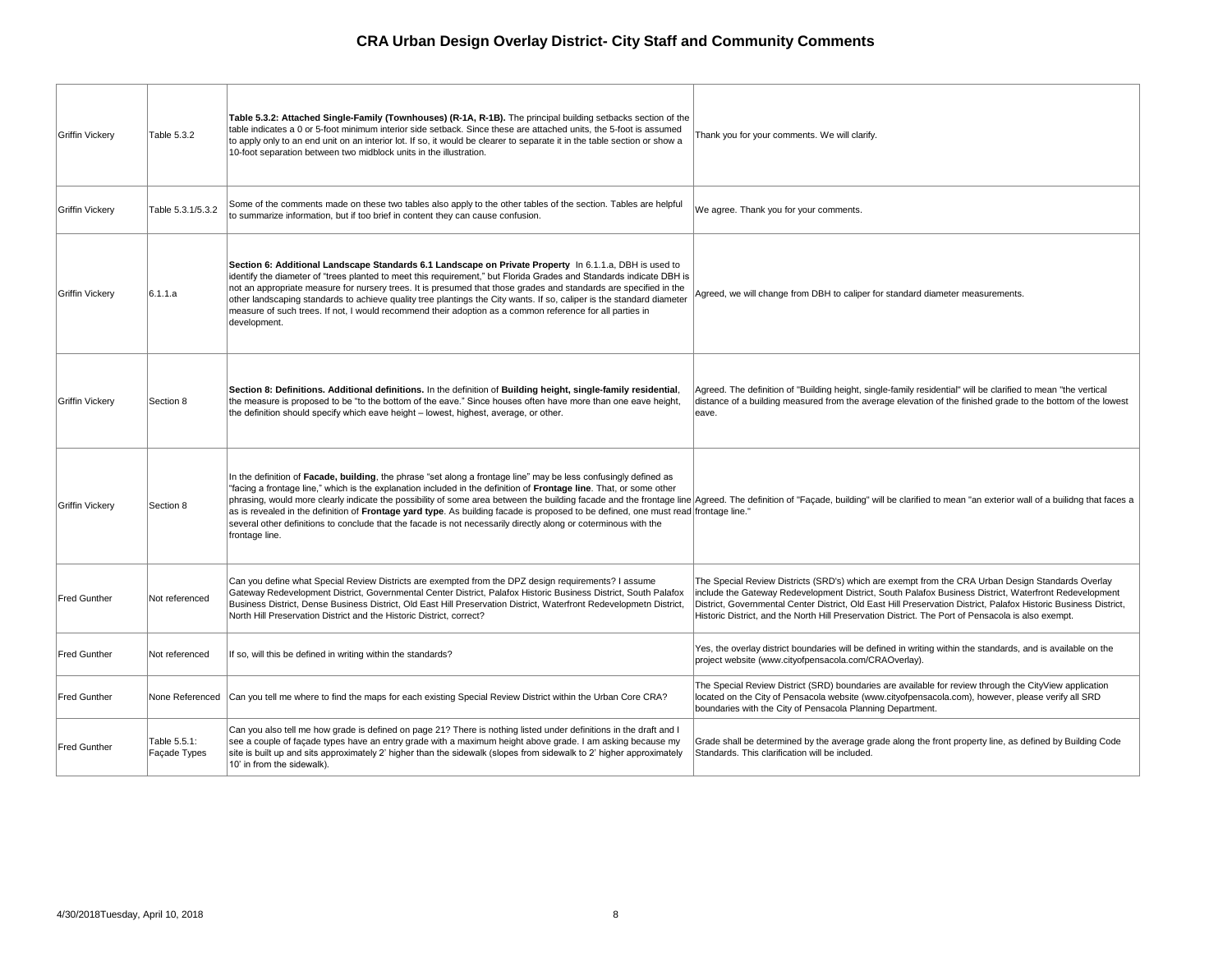| <b>Fred Gunther</b> | None Referenced                       | I appreciate the invitation to comment on the Community Redevelopment Agency's plan to implement design<br>requirements and change the Land Development Code related to all properties within CRA overlays which are not<br>within a Special Review District. I have become involved in the process because my brother and I are in the middle<br>of creating a mixed use development, called Galveztown, at the NE corner of Palafox and Belmont Street on the<br>former YMCA site. Over the last year we have hired engineers to create a site plan and held predevelopment<br>meetings with City staff to confirm that all aspects of our project are compliant with the City of Pensacola's Land<br>Development Code. After this, we contracted to have the building demolished and have engaged Gulf Power to<br>have the power lines surrounding the site moved underground. Several of the lots are under contract with Buyers<br>who are planning to build their personal residences on the site. In addition, we have hired architects to design two<br>single family homes on the site which we will begin building this year. Essentially, we have invested an incredible<br>amount of time and money creating a Class A development in our downtown core. As a result, we want to make<br>sure this investment is protected and have been attending the recent charrettes. | Mr. Gunther<br>neighborhoo<br>methodology<br>fact, prove to<br>here. Resea<br>who do not.<br>and econom                |
|---------------------|---------------------------------------|----------------------------------------------------------------------------------------------------------------------------------------------------------------------------------------------------------------------------------------------------------------------------------------------------------------------------------------------------------------------------------------------------------------------------------------------------------------------------------------------------------------------------------------------------------------------------------------------------------------------------------------------------------------------------------------------------------------------------------------------------------------------------------------------------------------------------------------------------------------------------------------------------------------------------------------------------------------------------------------------------------------------------------------------------------------------------------------------------------------------------------------------------------------------------------------------------------------------------------------------------------------------------------------------------------------------------------------------------------------------------------------|------------------------------------------------------------------------------------------------------------------------|
| <b>Fred Gunther</b> | None Referenced                       | During this process, we were pleased to find out that our property was not included in the Urban Core CRA overlay<br>area. I hope you can understand the frustration we felt when the map changed today (After all of the charrettes<br>and input sessions are over and on the very last day comments are due to the CRA), suddenly including us in the<br>overlay. As a result, new aesthetic, landscaping and setback requirements affecting us are being fast-tracked for<br>implementation. These requirements have nothing to do with the building code and they are both arbitrary and<br>subjective. In addition, no exception has been made for those who have already proceeded with developing a<br>property based upon the existing land development code. Allow me to give you several examples:                                                                                                                                                                                                                                                                                                                                                                                                                                                                                                                                                                           | The boundal<br>geographica<br>boundaries<br>Core, Wests<br>Pensacola w<br>activities we<br>apologize fo<br>extended sc |
| <b>Fred Gunther</b> | Table 5.3.2, Form<br><b>Standards</b> | 1.) There are currently no setbacks required on our site. As a result of input from our Architect, as well as our Civil<br>Engineer, we created a 3' side setback on each lot so there will be a distance of approximately 6' between each of<br>the homes. This allows the homes to have windows on the side but still maintain the high density you would expect None.<br>along the downtown Palafox Street corridor. These parcels have been surveyed and are ready to be transferred.<br>The new requirements state the side setback needs to be either 0', or a minimum of 5'.                                                                                                                                                                                                                                                                                                                                                                                                                                                                                                                                                                                                                                                                                                                                                                                                    |                                                                                                                        |
| <b>Fred Gunther</b> | ∣6.1.1.a                              | 2.) We have designed the Palafox residences to be pushed to the street, as you would expect in an urban<br>environment. Our Architect has designed a home which uses a 2.5' front setback. The new requirements state you<br>must plant a tree in your front yard and the tree must be at least 3' from the right-of-way. DPZ has agreed on two<br>separate occasions that this requirement is not appropriate for a residence in the downtown core and yet the<br>requirement is still contained in the draft.                                                                                                                                                                                                                                                                                                                                                                                                                                                                                                                                                                                                                                                                                                                                                                                                                                                                        | The referend<br>within the De<br>Table 12-2.7                                                                          |
| <b>Fred Gunther</b> | Table 5.5.1:<br>Façade Types          | 3.) Because our site is built up several feet already, we would likely violate the maximum entry grade height of 48'<br>even if we only slightly elevate the slab. If addition, the slab at the front entry will need to be built up by several feet<br>because there is a significant slope to the lot.                                                                                                                                                                                                                                                                                                                                                                                                                                                                                                                                                                                                                                                                                                                                                                                                                                                                                                                                                                                                                                                                               | Elevations w<br>address slop                                                                                           |
| <b>Fred Gunther</b> | Section 2,<br>Applicability           | As you can see, all of our plans meet the current land development code, but the proposed overlay will result in<br>additional expense and problems if these changes are implemented. We have already created a set of design<br>guidelines for our development, with the intent of holding residents to high standards, as well as maintaining some<br>consistency in the development of these parcels. If we obtain building permits for several homes now with a 2.5'<br>front setback on Palafox before the design standards are implemented, we could end up with some homes 2.5'<br>from the sidewalk, with others, permitted later, approximately 6' away to allow room for a tree in the front yard. A<br>person should have the right to know what they are able to build on a property without worrying about the<br>government arbitrarily changing the entitlements associated with the property in the middle of the development<br>process. As a result, I respectfully request the following amendment to your draft: "Section 2.9 - These standards<br>shall not apply to any property where the property owner has had a pre-development meeting with City Staff, prior<br>to implementation of the CRA Overlay District, which met the requirements of the City of Pensacola land<br><u>" Anyclopmont codo at that time</u>                                          | In accordan<br>developmen<br>developmen<br>therefore car<br>period will be<br>conclusion o                             |
| Nina Goodrich       | None Referenced                       | I would like to share a concern of citizens on the edge of downtown. Gregory Street, Chase Street, and L Streets<br>flood now when a small rain comes through. With all the new buildings this flooding problem could become much<br>worse. I would hate to see Pensacola become the next New Orleans, or Houston---people dying during hurricanes<br>due to preventable flooding. The problem began when sidewalks were created---Throughout the Maxent Track,<br>now West Garden District. This is a stable area of the city. People look out for one another. Thank you for all you<br>ldo.                                                                                                                                                                                                                                                                                                                                                                                                                                                                                                                                                                                                                                                                                                                                                                                         | Ms. Goodric<br>many downt<br>new constru<br>overall. Inste<br>$ $ and vision fc<br>these areas.                        |

r, thank you for your comments. It is the intent of the CRA to preserve the traditional urban od environment by establishing urban design standards which adhere to a form-based y and result in a predictable development. We believe that adoption of these standards will, in to protect the investments of developers and the investments of their buyers who chose to live arch proves that communities which adopt urban design standards expodentially outperfrom those The benefits of implementation include enhanced resident and visitor attraction, community health nic viability, amongst many others.

ary maps were revised to correct boundaries which were incorrectly referenced due to a al conversion error. Since the project's inception, the CRA has confirmed that the overlay would be limited to the City's three community redevelopment areas which include the Urban side and Eastside, excluding the City's existing Special Review Districts (SRD). The Port of was added to the excluded area during the map revision, as it was established that the Port's ere inappropriate for inclusion within the Overlay. No additional changes were made. We sincerely or any inconvenience this has caused, and extended the public comment period accordingly. The chedule included two additional public input sessions in which the correct map was distributed.

ce to distance from right-of-way for trees on private property has been removed. Property located ense Business Area will adhere to the front setback and lot coverage defined in Section 12-2-8, 7, as it relates to the Dense Business Area.

will be measured based on the average grade, measured from the front property line. This will ping issues. This language has been clarified within the text.

ice with the City's standard practices, the new standards will not apply to any proposed nt which has received a development order or a building permit as of the effective date. Prent meetings serve as informal informational sessions rather than an approval procedure, and annot be considered due to their nature. To accomodate transitions, a forty-five (45) day grace e provided . This is a forty (40) day extension beyond the City's standard practice. Upon the of the grace period, the standards will become effective and implementation will begin.

ch, thank you for providing these comments. Flooding and stormwater issues are a concern for town areas. The proposed requirement to elevate homes has the potential to reduce flooding of iction homes, however, the overlay in and of itself cannot directly address stormwater and flooding ead, these standards are intended to ensure that development is contextual with the City's goals or its redevelopment areas by preserving the traditional urban neighborhood characteristics of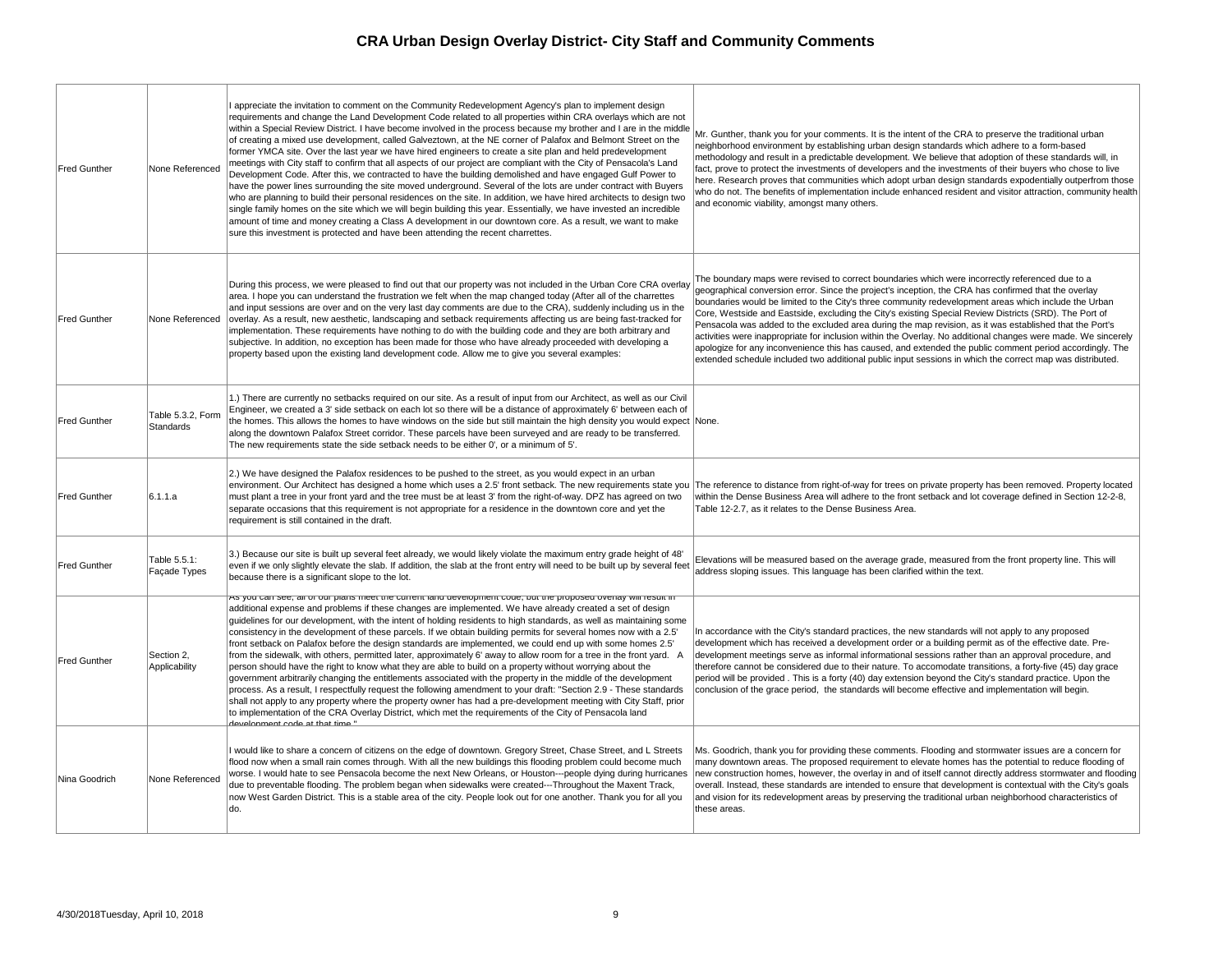| <b>Fred Gunther</b> | None Referenced | What Board will review and approve variance requests to the proposed changes?                                                                                                                                                                               | The Zoning<br>Section 12-                                  |
|---------------------|-----------------|-------------------------------------------------------------------------------------------------------------------------------------------------------------------------------------------------------------------------------------------------------------|------------------------------------------------------------|
| <b>Fred Gunther</b> | None Referenced | What fee will the City charge in order to apply for said variance?                                                                                                                                                                                          | No fee char                                                |
| <b>Fred Gunther</b> | None Referenced | Will the fee be charged regardless of whether or not the applicant demonstrates a hardship and is granted the<br>variance?                                                                                                                                  | Fees will be                                               |
| Scott Sallis        | 3.1             | Recommend adding "development orders, plat approvals, or other projects discussed with City staff prior to ?????<br>date"                                                                                                                                   | To accomo<br>extension b<br>become effe<br>approval pro    |
| Scott Sallis        | 5.1.5           | recommend "should" have minimum. (It's too restrictive to demand roof pitch requirements)                                                                                                                                                                   | The intent fo<br>is a key con<br>must be pre<br>neighborho |
| Scott Sallis        | 5.5.3 b         | recommend removing this text. (The LDC must consider extruded aluminum for commercial storefronts as a viable<br>option)                                                                                                                                    | This langua                                                |
| Scott Sallis        | 5.5.3.d.        | recommend changing to "shall consist of" (demanding materials here will easily been seen as restrictive)                                                                                                                                                    | The langua<br>time and co                                  |
| <b>Scott Sallis</b> | 5.9             | WINDOWS & GLAZING (recommend striking this entire section) It is full of too many unnecessary restrictions)                                                                                                                                                 | The window<br>∣character ai<br>proposed st                 |
| Scott Sallis        | Table 12-2.7    | C-2A, (if zero is allowed, it doesn't make sense to demand 5' as next option. We have a development within the<br>CRA that needs 6' between buildings and thus we have 3' side setbacks) See example below. As written this<br>development would not comply | <b>Properties</b> v                                        |
|                     |                 |                                                                                                                                                                                                                                                             |                                                            |

Board of Adjustments (ZBA) will review and approve variance requests in accordance with -12-2 of the Land Development Code.

nges are proposed. Fees will be assessed in accordane with the City's adopted fee schedule.

assessed and reimbursed in accordance with the City's current policies.

date transitions, a forty-five (45) day grace period will be provided . This is a forty (40) day beyond the City's standard practice. Upon the conclusion of the grace period, the standards will ective and implementation will begin. Project discussions with City staff do not serve as an ocess and therefore cannot be included due to their nature.

for adopting urban design standards is to preserve traditional neighborhood character. Roof pitch nponent of the character which exists within the community redevelopment area neighborhods. It eserved in order to ensure that new development dovetails into and complements the existing od environment.

age has been revised to allow extruded aluminum storefronts with decorative trim.

ge contained within this section will ensure quality development which maintains its integrety over omplents the existing neighborhoods.

I proportions, design and glazing proposed are key elements which preserve neighborhood nd integrity, and provide welcoming, and walkable public spaces by preventing blank walls. These tandards are essential and necessary factors in meeting the goals and objectives of the overlay.

within the Dense Business Area will be exempt from the 5' setback requirement.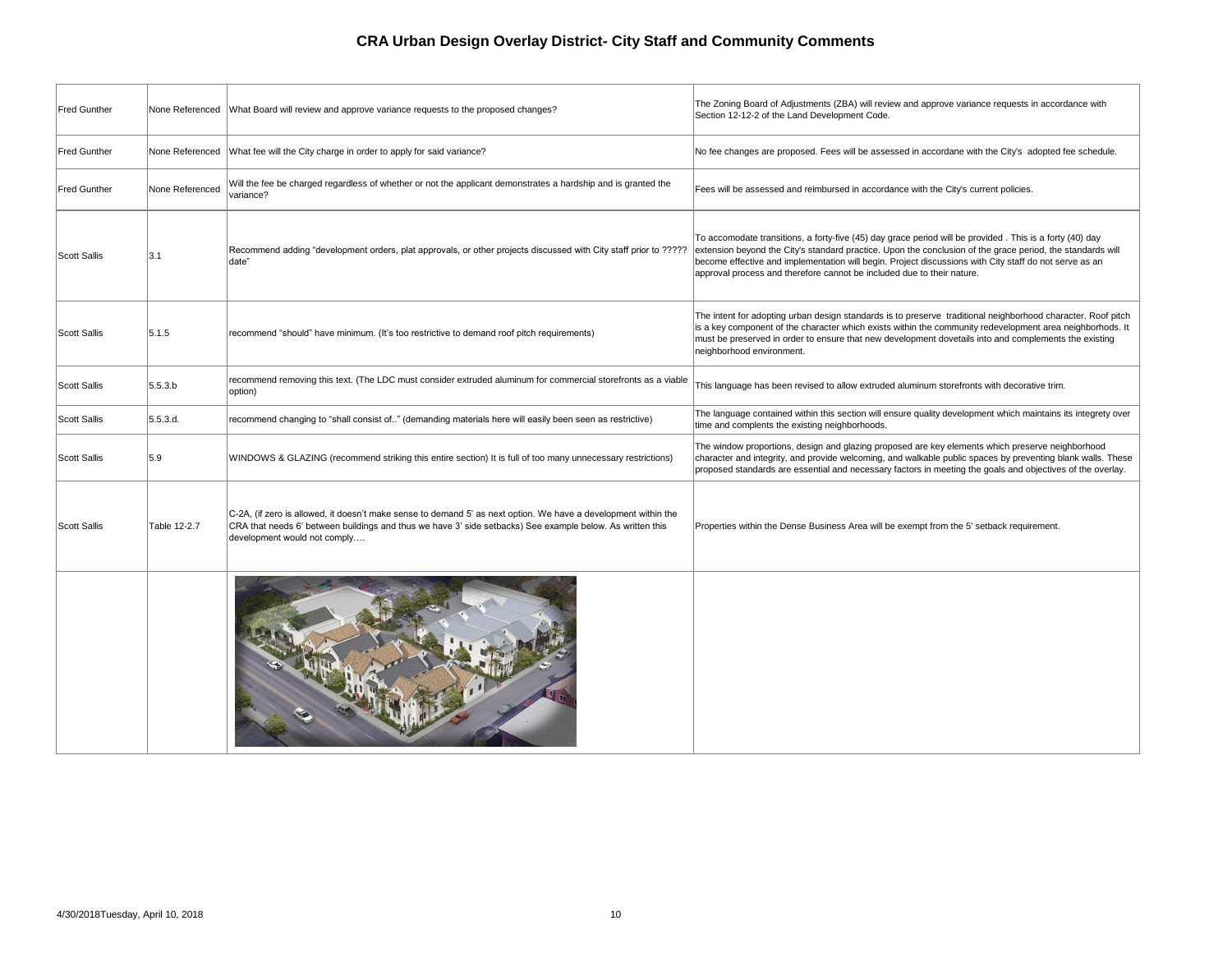| Steve Dana   | 6.1             | Thank you for this effort to improve our standards in the CRA district. As a landscape architect I understand what a<br>great impact well designed landscape and exterior space has on a community. Our current landscape standards<br>require impervious surface requirements, and tree island in off-street parking, however, the codes do not require<br>landscape plantings or even trees in these areas. Section 12-6-3 Landscape Requirements sets up interior<br>planting areas but does not require trees to be planted in interior islands or areas and states that the remaining<br>areas can be landscaped with "other landscape materials." In many cases "other landscape materials" results in<br>pine straw. I hope that you can clean this up so that the code actually requires canopy trees in the interior<br>landscape areas and requires some percentage of shrubs, turf, mulch in the remaining areas. The City of Fort<br>Walton Beach and Panama City Beach have decent language that describes such percentages. Please let me<br>know if you have any questions regarding these comments. Thank you again.                                 | Mr. Dana, thank you for your o                                                                                                                                                                                                          |
|--------------|-----------------|----------------------------------------------------------------------------------------------------------------------------------------------------------------------------------------------------------------------------------------------------------------------------------------------------------------------------------------------------------------------------------------------------------------------------------------------------------------------------------------------------------------------------------------------------------------------------------------------------------------------------------------------------------------------------------------------------------------------------------------------------------------------------------------------------------------------------------------------------------------------------------------------------------------------------------------------------------------------------------------------------------------------------------------------------------------------------------------------------------------------------------------------------------------------|-----------------------------------------------------------------------------------------------------------------------------------------------------------------------------------------------------------------------------------------|
| Wayne O'Hara | None Referenced | Please find attached the summary of my verbal comments from the public input session of last Thursday, April 5,<br>2018. Thanks again for the opportunity to provide this input and please let me know if you have any questions or<br>need additional information. 1. Thanks for opportunity to provide input on this proposed set of standards and<br>guidelines. 2. Commend DPZ on thorough and comprehensive proposal. 3. I began investing in real estate in the<br>CRA area in 2002-16 years ago. Have purchased 6 separate pieces of property since that time. 4. I have a vested<br>interest in area and currently maintain my construction office on Intendencia Street. 5. Enjoy the neighborhood and<br>want to continue to promote and support future good development in the area. 6. I am Concerned about extra<br>layer of rules and regulations that will be mandated by this new set of CRA Urban Design Standards. I have both<br>"General" and "Specific" areas of concern a. Generally-Additional set of hurdles for developers/real estate<br>investors to clear. May discourage development. b. Specifically-Reference paragraphs in Proposal: | Mr. O'Hara, thank you for your<br>neighborhood environment by<br>methodology and result in a pr<br>fact, prove to protect the inves<br>here. Research proves that co<br>who do not. The benefits of im<br>and economic viability, among |
| Wayne O'Hara | 1.1.1           | 1.1.1 States "Encouraging new construction" -I tend to disagree, since this presents another set of rules and<br>regulations, above and beyond what already exists, that complicates the development process.                                                                                                                                                                                                                                                                                                                                                                                                                                                                                                                                                                                                                                                                                                                                                                                                                                                                                                                                                        | As described above, research<br>requirements are enforced, the<br>and attraction. Additionally, the<br>review board. Rather, projects                                                                                                   |
| Wayne O'Hara | 2.1.1/3.2       | 2.1.1 States "Apply to all new construction, additions and renovations"  Vs. 3.2- refers to "Substantial<br>Modification" - which one is it? Please clarify.                                                                                                                                                                                                                                                                                                                                                                                                                                                                                                                                                                                                                                                                                                                                                                                                                                                                                                                                                                                                         | The standards will apply to all<br><b>Building Code Standards. This</b>                                                                                                                                                                 |
| Wayne O'Hara | 2.2             | 2.2 "In addition" to applicable regulations-Already many regulations in place, ie., Comprehensive Plan, Future Land<br>Use, Zoning, Land Development Code, Architectural Review Committee, Florida Building Code. Don't think we<br>need more rules.                                                                                                                                                                                                                                                                                                                                                                                                                                                                                                                                                                                                                                                                                                                                                                                                                                                                                                                 | Existing regulations do not suf<br>unpredictable yielding both goo<br>results which preserve the trad<br>valuable areas.                                                                                                                |
| Wayne O'Hara | 5.1             | 5.1 Measure in stories vs. table 5.3.2 sets building height@ 45 feet. Conflicting rules, please clarify.                                                                                                                                                                                                                                                                                                                                                                                                                                                                                                                                                                                                                                                                                                                                                                                                                                                                                                                                                                                                                                                             | Measurement in stories relates<br>detached, attached and two-fa                                                                                                                                                                         |
| Wayne O'Hara | 5.1.5           | S.1.5 Roof pitch min. 6:12--many commercial metal buildings have a 2:12 roof pitch or less. Will hamper<br>commercial development.                                                                                                                                                                                                                                                                                                                                                                                                                                                                                                                                                                                                                                                                                                                                                                                                                                                                                                                                                                                                                                   | The traditional roof pitch withir<br>some outlyers, the majority of<br>to preserve the traditional neig<br>into the existing framework.                                                                                                 |
| Wayne O'Hara | 5.3.4.b         | 5.3.4b Dictates what fence material can be used. Due to costs of materials itemized, will force all fences to be<br>wood.                                                                                                                                                                                                                                                                                                                                                                                                                                                                                                                                                                                                                                                                                                                                                                                                                                                                                                                                                                                                                                            | Thank you for your comments.                                                                                                                                                                                                            |
| Wayne O'Hara | 5.4             | 5.4 Frontage types. "Existing neighborhoods with a well-established character" Who decides what the "well-<br>established character" is? Do other Standards and Guidelines still apply? This paragraph seems to add subjectivity<br>and vagueness.                                                                                                                                                                                                                                                                                                                                                                                                                                                                                                                                                                                                                                                                                                                                                                                                                                                                                                                   | The language contained withir<br>Standards which are regulator<br>recommended and encourage<br>contained within the overlav ar                                                                                                          |
|              |                 |                                                                                                                                                                                                                                                                                                                                                                                                                                                                                                                                                                                                                                                                                                                                                                                                                                                                                                                                                                                                                                                                                                                                                                      |                                                                                                                                                                                                                                         |

hank you for your comments.

thank you for your comments. It is the intent of the CRA to preserve the traditional urban od environment by establishing urban design standards which adhere to a form-based ly and result in a predictable development. We believe that adoption of these standards will, in to protect the investments of developers and the investments of their buyers who chose to live arch proves that communities which adopt urban design standards expodentially outperfrom those The benefits of implementation include enhanced resident and visitor attraction, community health nic viability, amongst many others.

ed above, research shows that design standards do not curtail development. While additional ts are enforced, the standards lend themselves to a better built environment which improves value on. Additionally, the proposed standards will not require the additional time or cost of a special rd. Rather, projects will be reviewed administratively through the City's existing processes.

rds will apply to all new construction and substantial modifications as defined by the existing de Standards. This clarification has been made within the text.

ulations do not sufficiently address building form or character. Rather, development is le yielding both good and bad results. The design standards are proposed to ensure predictable th preserve the traditional urban neighborhood character of some of the City's most treasured and eas.

ent in stories relates to nonresidential and multifamily. Measurement in feet relates to single family attached and two-family attached (duplex).

nal roof pitch within these neighborhoods contain a 6:12 or greater roof pitch. While there may be ers, the majority of development adheres to this standard. The intent of the proposed standards is the traditional neighborhood form. The roof pitch proposed ensures that development dovetails sting framework.

ge contained within this section is guiding language intended to establish intent, it is not regulatory. which are regulatory and mandatory are activated by the word "shall", guidelines which are led and encouraged, but not mandatory are activited by "should". The standards and guidelines vithin the overlay apply in accordance with these definitions.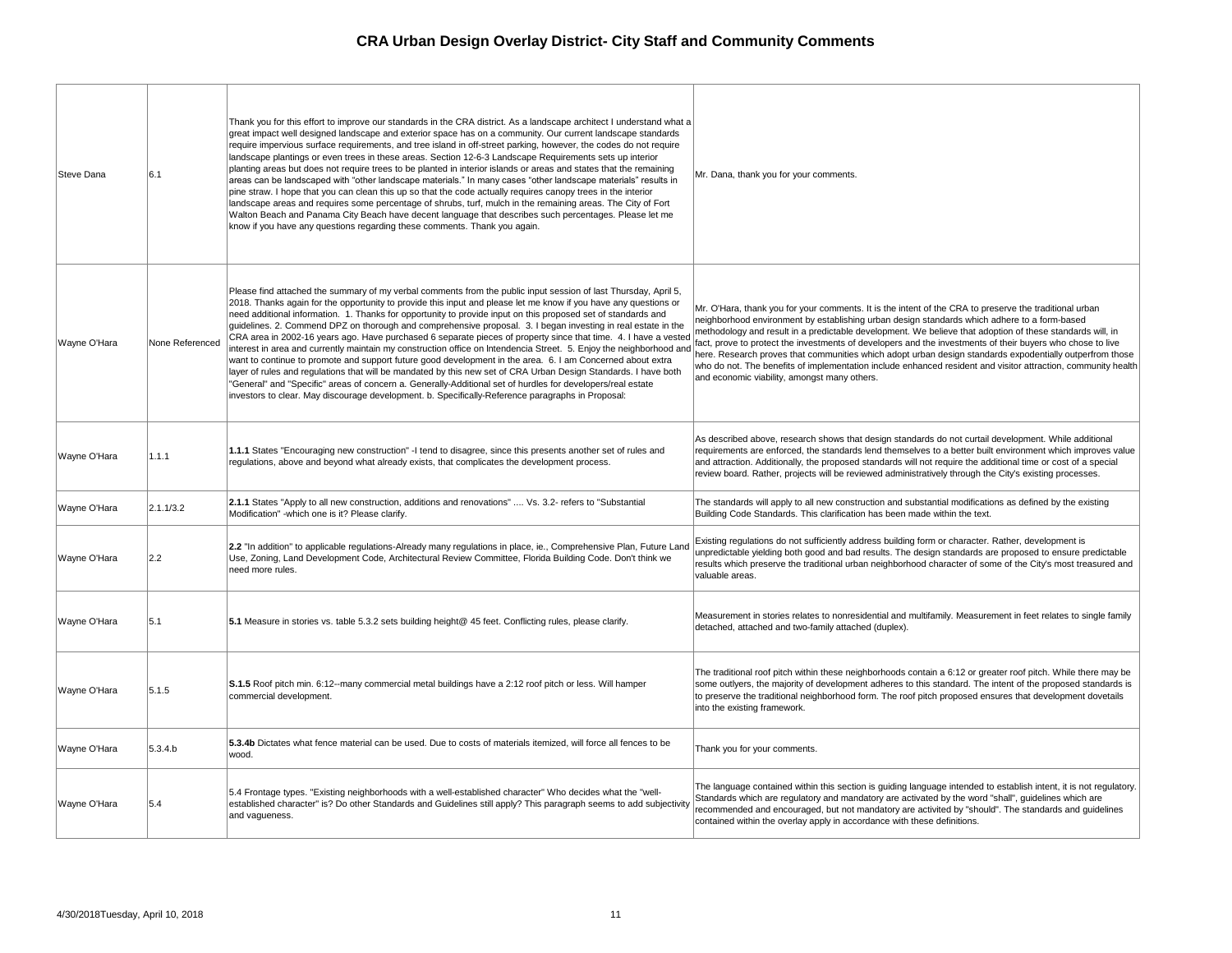|  | Wayne O'Hara           |                              | Some examples of eliminating driveways and parking of vehicles in the front yard area were shown. While this<br>concept sounds and appears attractive, I'm concerned over where the vehicles would then park. If forced to park in manner in w<br>the street, with the width of many of the neighborhood streets in this area, it will cause a traffic hazard with parked<br>vehicles obstructing traffic flow.                                                                                                                                                                                                                                                                                                                                                                                                                                                                                                                                                                                                                                                                                                                                                                                                                                                                                                                                                                                                                      | Most Pensa<br>sides, and a<br>enhances p<br>a tried and t<br>maintaining                     |
|--|------------------------|------------------------------|--------------------------------------------------------------------------------------------------------------------------------------------------------------------------------------------------------------------------------------------------------------------------------------------------------------------------------------------------------------------------------------------------------------------------------------------------------------------------------------------------------------------------------------------------------------------------------------------------------------------------------------------------------------------------------------------------------------------------------------------------------------------------------------------------------------------------------------------------------------------------------------------------------------------------------------------------------------------------------------------------------------------------------------------------------------------------------------------------------------------------------------------------------------------------------------------------------------------------------------------------------------------------------------------------------------------------------------------------------------------------------------------------------------------------------------|----------------------------------------------------------------------------------------------|
|  | Wayne O'Hara           |                              | To summarize--Many codes, regulations, rules, etc. already in place - construction and development {good<br>development) is vibrant in downtown area and CRA District - I express my concern and encourage you to be<br>cautious in moving forward with an additional set of standards that have the potential for negative effects on<br>development and cause developers/investors to consider other areas.                                                                                                                                                                                                                                                                                                                                                                                                                                                                                                                                                                                                                                                                                                                                                                                                                                                                                                                                                                                                                        | As stated al<br>magnitude a<br>that standar<br>minimum ne<br>overly burde                    |
|  | <b>Thomas Douthat</b>  | Appendix A, Sec.<br>12-2-82€ | I am writing in full support of the Proposed Chapter 12-2. Zoning Districts Article VIII: CRA Overlay District. The<br>only specific comment I have would be with Sec. 12-2-82. - (e) regarding sidewalks. I support the mandatory rule,<br>but it should be specified with the 6 foot width and setback traditional to Pensacola, not based on the personal<br>judgment of the City Engineer. This is not leading to a strong and well designed sidewalk network in other areas of<br>the city. The standard as proposed is too vague.                                                                                                                                                                                                                                                                                                                                                                                                                                                                                                                                                                                                                                                                                                                                                                                                                                                                                              | Mr. Douthat<br>of the the Fl<br>including sid<br>transportatio<br>Unfortunate<br>thoroughfar |
|  | <b>Thomas Douthat</b>  | None Referenced              | Beyond this, what I think needs to be improved is what is "missing." Specifically, I would also like the city to allow<br>"of right" missing middle housing in the area, including duplexes, triples, and multifamily-units consistent with the<br>neighborhood character. The great strength of a form based code is that it can allow more housing diversity and<br>mixing of uses, while still preserving character. Changing the design standards alone are insufficient to obtain the<br>CRA's objective of a vibrant diverse area. Our family sizes are smaller than when the area was built in the 1900s-<br>1950s, and we need greater numbers of units to build back population density in the urban core. The goal of a<br>vibrant and diverse area, also necessitates an equity housing plan for strategic multi-site public housing and tax<br>credit projects. Moreover, a large part of the problem in terms of design comes from the management of roads.<br>These also need to be accompanied by changes to the street design and management standards to support<br>"Complete Streets" and a Vision Zero approach to pedestrian and cycling injuries. Beyond this, I would like these<br>standards applied in all parts of Pensacola, and at a minimum on the contiguous grid. Thank you for your efforts on<br>this important topic for the future of the city. I hope you receive full support from City Council. | While the C<br>developmer<br>regulations,<br>would requir<br>category.                       |
|  | John David Ellis, Jr.  | None Referenced              | I just wanted to send a quick note in support of the CRA Overlay. I think it is a critical step in promoting the unique<br>character of the neighborhoods located in the CRA, and it will help streamline the building & development process<br>in these areas. Thank you for your help facilitating this process.                                                                                                                                                                                                                                                                                                                                                                                                                                                                                                                                                                                                                                                                                                                                                                                                                                                                                                                                                                                                                                                                                                                   | Thank you f                                                                                  |
|  | <b>Charles Holland</b> | None Referenced              | As a practicing architect w/ offices here since 1993, I really appreciate good design and hate projects where there<br>is an absence of any originality or design thought. I also hate laws trying to regulate every choice. So I encourage<br>a small fee to be added to those projects that do not provide a design idea and w/specific ways, directions, a<br>project is original or builds on other good design. Which could be used to help increase property values. Also<br>provide Guidelines to owners w/proposed project's that identify: concept intent, identifying visual contribution to<br>community include offering community awards for excellence or original design.                                                                                                                                                                                                                                                                                                                                                                                                                                                                                                                                                                                                                                                                                                                                             | Mr. Holland,                                                                                 |
|  | Zachary Lane           | None Referenced              | I live at 420 E Brainerd St in the East Side Neighborhood. The East Side Neighborhood is one of the<br>neighborhoods that is a focus of the Urban Design Standards Overlay that was completed by DPZ. I would like to<br>express my support for the plan. The East Side Neighborhood, I feel, would greatly benefit from the implementation<br>of the plan.                                                                                                                                                                                                                                                                                                                                                                                                                                                                                                                                                                                                                                                                                                                                                                                                                                                                                                                                                                                                                                                                          | Mr. Lane, th                                                                                 |

acola streets are considered yield streets capable of accomodating on-street parking on both a travel lane in between. These streets are common in cities all over the world, and are utlized in a vhich maximizes on-street parking and density, improves walkability on the sidewalks and edestrian safety. Enforcement is required to ensure that parking is orderly, however, this design is true method which provides many benefits in urbanized settings. All parking will be subject to visibility triangles, and no parking will be allowed in "no parking" zones.

bove, existing regulations yield unpredicable results - some good and some bad. Due to the and extent of development and redevelopment within the City's CRA neighborhoods, it is critical rds be adopted which inform neighborhood character and layout. The proposed standards are the ecessary to protect the value and integrety of the redevelopment areas, and are not intended to be ensome or regulatory.

t, thank you for your comments. A component of the proposed urban design standards is adoption lorida Greenbrook, Chapter 19, Traditional Neighborhood Design (TND) to guide street design, dewalks, within the overlay boundaries. This chapter rely's on strong integration of land use and on, and is intended to support improved walkability and complete street design within the overlay. ely, specific sidewalk widths cannot be adopted for all areas of the redevelopment districts as each re is unique and faces different challenges and needs.

RA recognizes the need for "missing middle housing" in the redevelopment areas, the ht of urban design standards is limited to an overlay of the underlying land development it does not alter the underlying allowable land use types. Modifications to allowable use types re rezoning areas currently zoned for low or medium density development to a higher zoning

for your comments.

thank you for your comments. We will consider this.

hank you for your comments.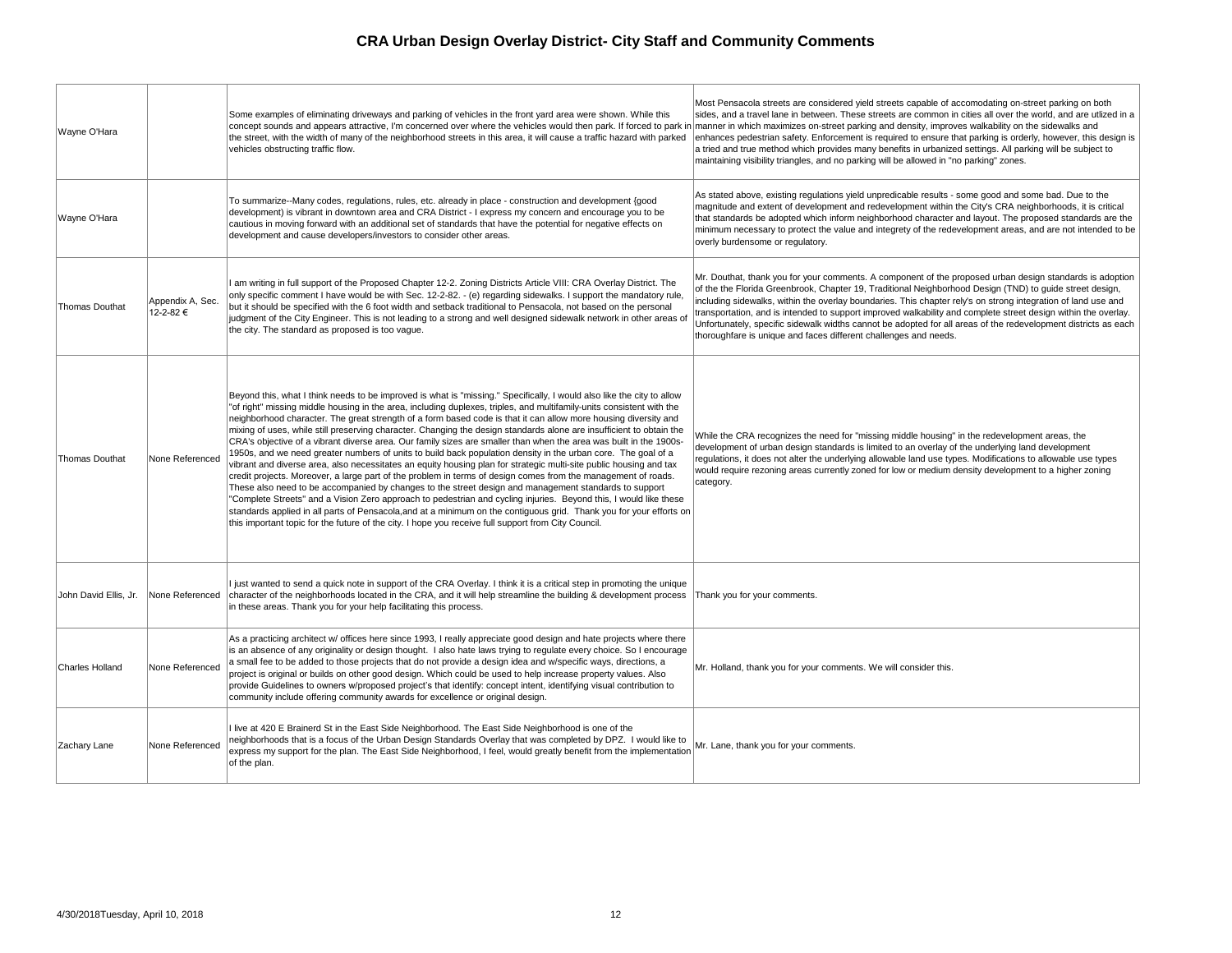| Jordan Yee        | None Referenced | spoke briefly at the April 6 input session and would like to submit the following recap of my comments for your<br>records: I would like to thank and applaud the City and the CRA for making such a strong effort to preserve and<br>strengthen the character of our historic communities. DPZ is widely recognized as one of the top urban design and<br>planning firms and I feel confident that Pensacola has chosen an experienced partner to help guide us through this<br>process. I was three when my family moved to Pensacola in 1983. My father is a local dentist and my mother<br>manages the practice. Both have been active in many local community organizations. I am now 38 years old and<br>live in East Hill with my wife and two young children, but less than 10 years ago, I nearly left Pensacola for a larger<br>urban area in search of more culture and better, more interesting career opportunities. Timing is everything and<br>despite an exciting job offer and a built-in community of friends in another city, I chose to stay in Pensacola to start<br>a family with my now wife. It was a difficult decision and I felt like I was leaving a lot on the table by not moving<br>away. Fortunately, my initial reluctance and loss has turned into hope as I have witnessed the transformation of<br>Pensacola over the last ten years. As a licensed architect, I closely watch where and how development occurs and<br>there is so much to be excited about right now. That being said, I recently "quit" architecture because I know we<br>deserve and can produce better development. Rather than wait for projects to be brought to me, I wanted to take a<br>more active role in the development of our community. I am now working for a local general contractor and intend<br>to use the construction experience as a springboard to developing my own small projects. During Ed McMahon's<br>recent CivcCon presentation, I was particularly struck by one of his many pithy challenges, "Do you want the<br>character of your community to shape development or do you want development to shape the character of your<br>community?" I believe the answer to his challenge is clear. While the downtown development boom can be<br>attributed to the efforts of many people and groups that believe Pensacola can and must be better, at its core, the<br>boom is a testament to one idea—Downtown Pensacola is a special place worth preserving and strengthening.<br>Downtown is where we host our most treasured local events—the Arts, Music, and Seafood Festivals, and most<br>recently Cicolvia to name a few. And it is where we host our most treasured personal events like weddings. And it<br>is where young couples take wedding announcement photos because the most intimate, human scaled places in<br>AHEGOPOMINITEGAIKIASISLAKKENTOWO.The IOCal hallet opata na to and symphony caregualities all gall downtown                                                                                                                                                                                                                                                                                                                                                                                                                                                                                                                 |             |
|-------------------|-----------------|-------------------------------------------------------------------------------------------------------------------------------------------------------------------------------------------------------------------------------------------------------------------------------------------------------------------------------------------------------------------------------------------------------------------------------------------------------------------------------------------------------------------------------------------------------------------------------------------------------------------------------------------------------------------------------------------------------------------------------------------------------------------------------------------------------------------------------------------------------------------------------------------------------------------------------------------------------------------------------------------------------------------------------------------------------------------------------------------------------------------------------------------------------------------------------------------------------------------------------------------------------------------------------------------------------------------------------------------------------------------------------------------------------------------------------------------------------------------------------------------------------------------------------------------------------------------------------------------------------------------------------------------------------------------------------------------------------------------------------------------------------------------------------------------------------------------------------------------------------------------------------------------------------------------------------------------------------------------------------------------------------------------------------------------------------------------------------------------------------------------------------------------------------------------------------------------------------------------------------------------------------------------------------------------------------------------------------------------------------------------------------------------------------------------------------------------------------------------------------------------------------------------------------------------------------------------------------------------------------------------------------------------------------------------------------------------------------------------------------------------------------------------------------------------------------------------------------------------------------------------------------------------------------------------------------------------------------------------------------------------------------------------------------------------------------------------------------------------------------------------------------------------------------------------------------------------------------------------------------------------------------------------------------------------------------------------------------------------------------------------------------------------------------------------------------------------------------------------------------------------------|-------------|
| <b>Jordan Yee</b> | None Referenced | new CRA overlay guidelines and standards will make development and construction in the new districts more<br>difficult and expensive: 1) The areas in question are in highest demand and deliver the greatest returns precisely<br>because of their historic character; 2) The best way to protect their business interests in these areas is by<br>establishing standards that preserve and strengthen the character of those areas; 3) The idea that "regulations"<br>make development more difficult is shortsighted when viewed in the context with the long term profitability of their<br>real estate investments. Property owners should expect development to be deliberate and contextually appropriate<br>or risk the decline of property values over time as the original character of the place is lost; 4) Countless case<br>studies have shown form-based codes and the associated checklists make development easier because the<br>review process is more objective and not subject to panel or board review. 5) The notion that added costs required<br>by overlay standards make new development unfeasible ignores the fact that those costs directly translate to value<br>added AND increased resale value. Residential properties values in downtown can top \$300/sf, which far exceeds<br>\$225/sf in East Hill, which is continues to be one of the hottest neighborhoods in the area. 6) Guidelines are well-                                                                                                                                                                                                                                                                                                                                                                                                                                                                                                                                                                                                                                                                                                                                                                                                                                                                                                                                                                                                                                                                                                                                                                                                                                                                                                                                                                                                                                                                                                                                                                                                                                                                                                                                                                                                                                                                                                                                                                                                                                                         | Mr. Yee, th |
| Jordan Yee        | None Referenced | intantie nach but bewann a theth o fine confirmation of the wisdom captured in the proposal, I would like to close<br>instead with a few personal notes and a challenge to our City. My 32-year old sister creates custom jewelry and<br>her husband is an online trader. They recently left San Francisco and returned to Pensacola to care for a sick<br>family member. While Pensacola is dramatically different than it was when she left over a decade ago, being home<br>is a daily reminder of the amazing quality of life they gave up when they left San Francisco. I will be disappointed,<br>but I won't be surprised if they leave Pensacola for an urban area that offers moreeverything. My 29-year old<br>brother is a dentist and officer in the Air Force. His wife is also a dentist. They currently live in Charleston, SC, one<br>of the best preserved and most walkable small cities in our country. They are considering where to move when my<br>brother's time commitment is fulfilled next year. Pensacola is in the running for a number of reasons—proximity to<br>family and friends, a turnkey business opportunity, our beautiful natural resources, etc.—but they remain on the<br>fence because they have both spent the last ten years of their lives living in urban areas that offer<br>moreeverything. Pensacola will never be San Francisco or Charleston, but as citizens we are responsible for<br>creating the best version of Pensacola we can. I can tell my sister and brother that good things are happening in<br>Pensacola all I want, but they have to feel the energy for themselves when they walk down the street. I spent this<br>Easter weekend visiting family in Memphis. On the drive home, we stopped in West Point, MS to grab a bite to eat. Mr. Yee, th<br>Rather than stop at a chain on the bypass, which looks like every other bypass in small town America, we chose to<br>drive an extra half-mile off the bypass to West Point's historic downtown. Thanks to my smartphone I was able to<br>find Magnolia's at the Ritz, a new local restaurant attached to West Point's historic theater, the Ritz. The food was<br>delicious and a huge improvement from the chain on the bypass, but the real treat was the old main street, the<br>dining room, and the people. The old storefront was attached to the restored historic theater and it was located<br>directly across the street from a still operating local hardware store. The 20-foot tall ceilings in the dining room<br>featured original wood posts and details that are too expensive to recreate. And the pride of the business owner<br>and the local community was obvious, especially with everyone decked out in Easter attire. We left Magnolia's with<br>happy bellies and made our way back onto the bypass. Unfortunately, the consequences of choosing cars over<br>people and bad development over good had never been so clear to me. I was pleased to later discover that West<br>Point had joined countless small towns across the country and partnered with Main Street America to help<br>strengthen the historic resources of their community. The community made a deliberate choice to preserve its<br>historic character and the local business community responded by restoring the Ritz and opening Magnolia's. It<br>noes without saving that neither the theater nor the restaurant could exist along the bypass. My challenge to the |             |

hank you for your comments.

hank you for your comments.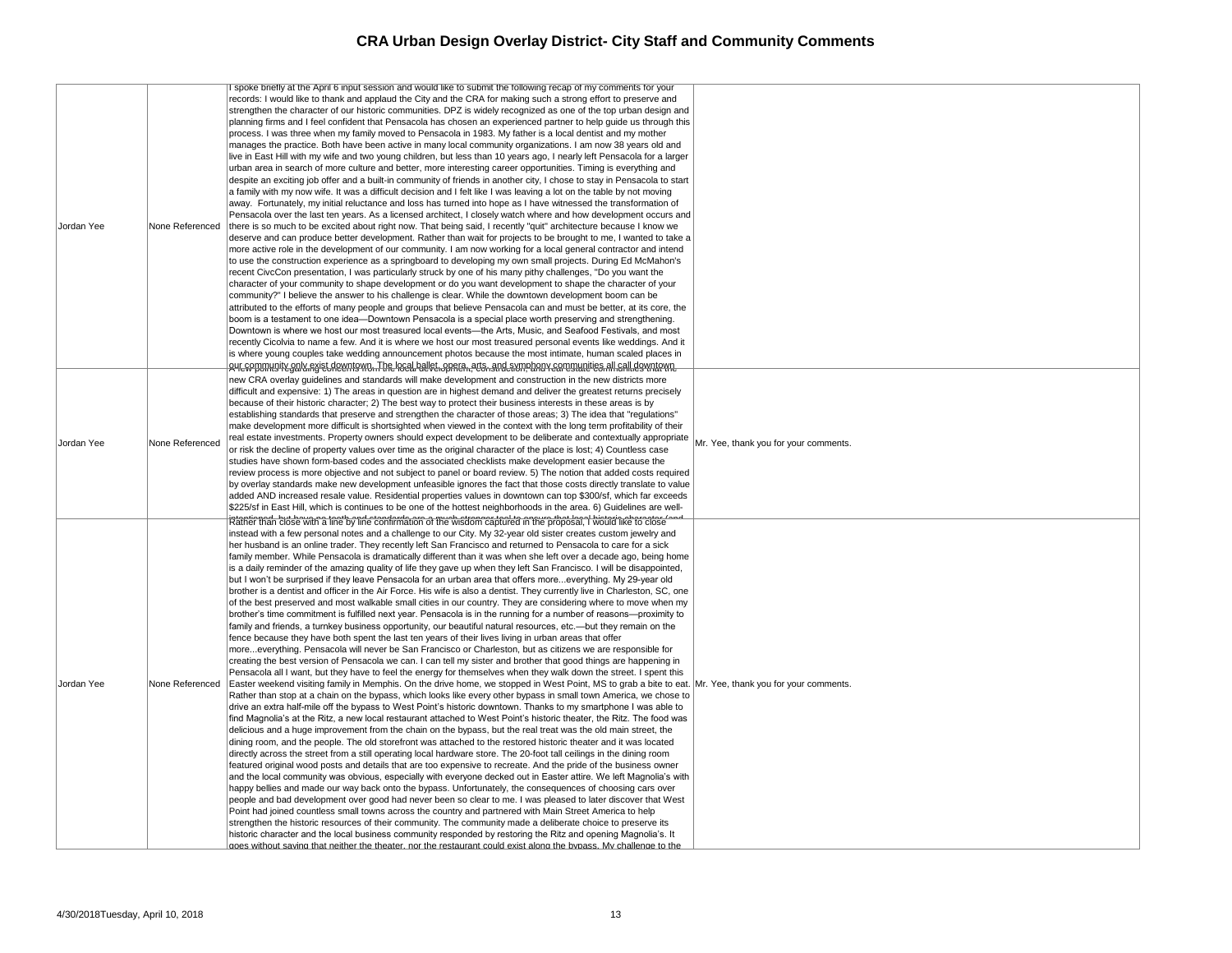| Jordan Yee             | None Referenced                               | I did forget to add one important comment--I had hoped the overlays would take full advantage of the efficiencies<br>of form-based codes and allow for more diverse land uses. If I understand correctly, none of the uses changes<br>under the draft proposal and I feel like it's a missed opportunity if the CRA can't be developed more like areas in<br>the historic commercial districts that successfully integrate a variety of uses.                                                                                                                                                                                                                                                                                                                                                                                                                                                                                                             | Mr. Yee, you are correct. As mentioned in a p<br>be adopted as an overlay to the underlying la<br>uses. Rezoning would be required to upzone                                                                    |
|------------------------|-----------------------------------------------|-----------------------------------------------------------------------------------------------------------------------------------------------------------------------------------------------------------------------------------------------------------------------------------------------------------------------------------------------------------------------------------------------------------------------------------------------------------------------------------------------------------------------------------------------------------------------------------------------------------------------------------------------------------------------------------------------------------------------------------------------------------------------------------------------------------------------------------------------------------------------------------------------------------------------------------------------------------|-----------------------------------------------------------------------------------------------------------------------------------------------------------------------------------------------------------------|
| Charles Washington 5.1 |                                               | appreciate having the opportunity to comment on the Proposed CRA Overlay District Urban Design Standards<br>and Guidelines. My specific comments and observation are listed below. Overall Report. The overall report is a<br>commendable effort to present both technical and nontechnical information in a manner the average citizen can<br>follow and be informed. However, because this is draft, the report could benefit from careful final editing before the<br>final copy is published. Specifically, attention needs to be given to: 1. The way in which reference is made to<br>information in a table or tables rather than to a table or table number. For example: rather that saying, "Building<br>heights are as assigned by the Table 5.3.1 - 5.3.5 Form Standards," why not consider this instead: "Building<br>heights are as assigned by the Form Standards in Tables 5.3.1 - 5.3.5." (See pages 5, 8, 9, 16, 20, 27, 29, and<br>30. | Agreed. We will clarify.                                                                                                                                                                                        |
| Charles Washington     | Tables 5.3.1-5.3.5                            | The inconsistency found in what is shown in a table illustration and its letter notations and how or if the letter<br>notations are defined in the table legend. For example: in Table 5.3.1 that is to replace Table 12-2.2 the graphic<br>illustration includes notations a, b, c, and d, but the notations in the legend includes letters f, g, and h. Letters f, g,<br>and hare assigned substantive meaning or data, but neither of these notations appears in the illustration in the<br>table. (Typically, drawings and illustrations are referred to as Figures, and tables refer to matrices of date and<br>information.)                                                                                                                                                                                                                                                                                                                        | Agreed, we will clarify.                                                                                                                                                                                        |
| Charles Washington     | Table 5.3.3                                   | The lack of clarity in the meaning of some of the legend notations beneath tables. For example: it is unclear<br>whether using the convention of the forward slash to separate two numbers is meant to convey a minimum on one<br>side and a maximum on the other side as in the legends under the tables on pages 12 and 14. For example, what<br>does 5 max./15 max., referring to principal building setback, mean on page 12 or 5 max./ 15 max. mean on page<br>14?                                                                                                                                                                                                                                                                                                                                                                                                                                                                                   | Agreed, we will clarify.                                                                                                                                                                                        |
| Charles Washington     | Table 5.4.1 and<br>Figures 5.6.2 and<br>5.6.3 | Missing Tables or Figures. The draft has several missing (not included) tables or figures. Tables are missing on<br>pages 17 and 18. Figures are missing on page 24.                                                                                                                                                                                                                                                                                                                                                                                                                                                                                                                                                                                                                                                                                                                                                                                      | Thank you for your comments.                                                                                                                                                                                    |
| Charles Washington     | and Figure 5.6.1                              | Tables 5.3.1-5.3.5 Properly labeling or identifying the contents of a table or tables. See, for example, the table on pages 12, 14, 15,<br>and 23.                                                                                                                                                                                                                                                                                                                                                                                                                                                                                                                                                                                                                                                                                                                                                                                                        | Thank you for your comments. We will clarify.                                                                                                                                                                   |
| Charles Washington     | None Referenced                               | Substantive Content. 1. Deteriorating and Abandoned Housing. I was very surprised and disappointed that there<br>is not one mention (that I could find) of keeping the CRA area free of deteriorating and abandoned buildings--<br>private residence, commercial building or churches. The absence of such mention is to suggest that the intent is to<br>preserve the area with its historic bight of abandoned and/or deteriorating buildings. This deserves at least a<br>mention if not a policy statement or guideline to prevent such or to eliminate such buildings,                                                                                                                                                                                                                                                                                                                                                                               | One of the CRA's main purposes is to remove<br>add a statement to the Intent section of the C<br>is to support the removal of blight within the re<br>cannot remove deteriorating and abandon ho<br>boundaries. |
| Charles Washington     | Section 2,<br>Applicability                   | Superiority of Standards in Article VIII over any other conflicting Standard or Guideline. While I think I know what is<br>meant by Article VIII, 2.4 under Applicability, there is lack of certainty given the way the provision is stated. Here is<br>what needs clarification. The written statement, not including the Italic text, is "The Design Standards and<br>Guidelines in Section 12-2-82 shall apply. [unless preempted by these standards in Article VIII: CRA Overlay<br>District]. Where a conflict exists between the standards in this Article {VIII: CRA Overlay District, 2.4] and the<br>standards of Chapter 12-6, the standards in this Article [VIII: CRA Overlay District] shall prevail." The insertion of<br>the bracketed article text will eliminate the ambiguity and implicit conflict in the original language.                                                                                                           | We will clarify this lanaguage.                                                                                                                                                                                 |
| Charles Washington     | Appendix A, Table<br>$12 - 2 - 2$             | The report provides no justification or rationale for the proposed changes medium density in residential land use<br>district regulations (Table12-2.2). In the absence of a rationale or justification there is no need to make the<br>proposed changes in Minimum Lot Area, Minimum Lot Width, and Front, Side, and Rear Setback Standards. This<br>comment also applies to proposed changes in Standards in tables that are not titled or labeled following Table 12-<br>2.2.                                                                                                                                                                                                                                                                                                                                                                                                                                                                          | The proposed edits to Table 12-2.2 within Ap<br>5.3.1-5.3.5, and will be incorporated into thes                                                                                                                 |
| Charles Washington     | Section 8 and<br>5.1.3                        | (See: 8, 5.1.3) The criterion for determining or defining a two-story building is ambiguous and can be made clearer<br>by stating how much of a distance above the single-story height requirement is. If the standard were to state by<br>how much the building must exceed the maximum height standard that defines a one-story building, the ambiguity<br>is removed.                                                                                                                                                                                                                                                                                                                                                                                                                                                                                                                                                                                  | We will clarify this lanaguage.                                                                                                                                                                                 |
|                        |                                               |                                                                                                                                                                                                                                                                                                                                                                                                                                                                                                                                                                                                                                                                                                                                                                                                                                                                                                                                                           |                                                                                                                                                                                                                 |

| Mr. Yee, you are correct. As mentioned in a previous response, the proposed urban design standards would<br>be adopted as an overlay to the underlying land development regulations, they would not alter allowable land<br>uses. Rezoning would be required to upzone lower density areas to allow for higher densities and mixed uses.                                                                                                                          |
|-------------------------------------------------------------------------------------------------------------------------------------------------------------------------------------------------------------------------------------------------------------------------------------------------------------------------------------------------------------------------------------------------------------------------------------------------------------------|
| Agreed. We will clarify.                                                                                                                                                                                                                                                                                                                                                                                                                                          |
| Agreed, we will clarify.                                                                                                                                                                                                                                                                                                                                                                                                                                          |
| Agreed, we will clarify.                                                                                                                                                                                                                                                                                                                                                                                                                                          |
| Thank you for your comments.                                                                                                                                                                                                                                                                                                                                                                                                                                      |
| Thank you for your comments. We will clarify.                                                                                                                                                                                                                                                                                                                                                                                                                     |
| One of the CRA's main purposes is to remove and eradicate blight within the redevelopment areas. We will<br>add a statement to the Intent section of the Overlay establishing that one of the goals of the design standards<br>is to support the removal of blight within the redevelopment areas. The overlay, in and of itself, however<br>cannot remove deteriorating and abandon housing, but it can support redevelopment of such within it's<br>boundaries. |
| We will clarify this lanaguage.                                                                                                                                                                                                                                                                                                                                                                                                                                   |
| The proposed edits to Table 12-2.2 within Appendix A support the Form Standards contained within Tables<br>5.3.1-5.3.5, and will be incorporated into these tables, as appropriate.                                                                                                                                                                                                                                                                               |
| We will clarify this lanaguage.                                                                                                                                                                                                                                                                                                                                                                                                                                   |
|                                                                                                                                                                                                                                                                                                                                                                                                                                                                   |